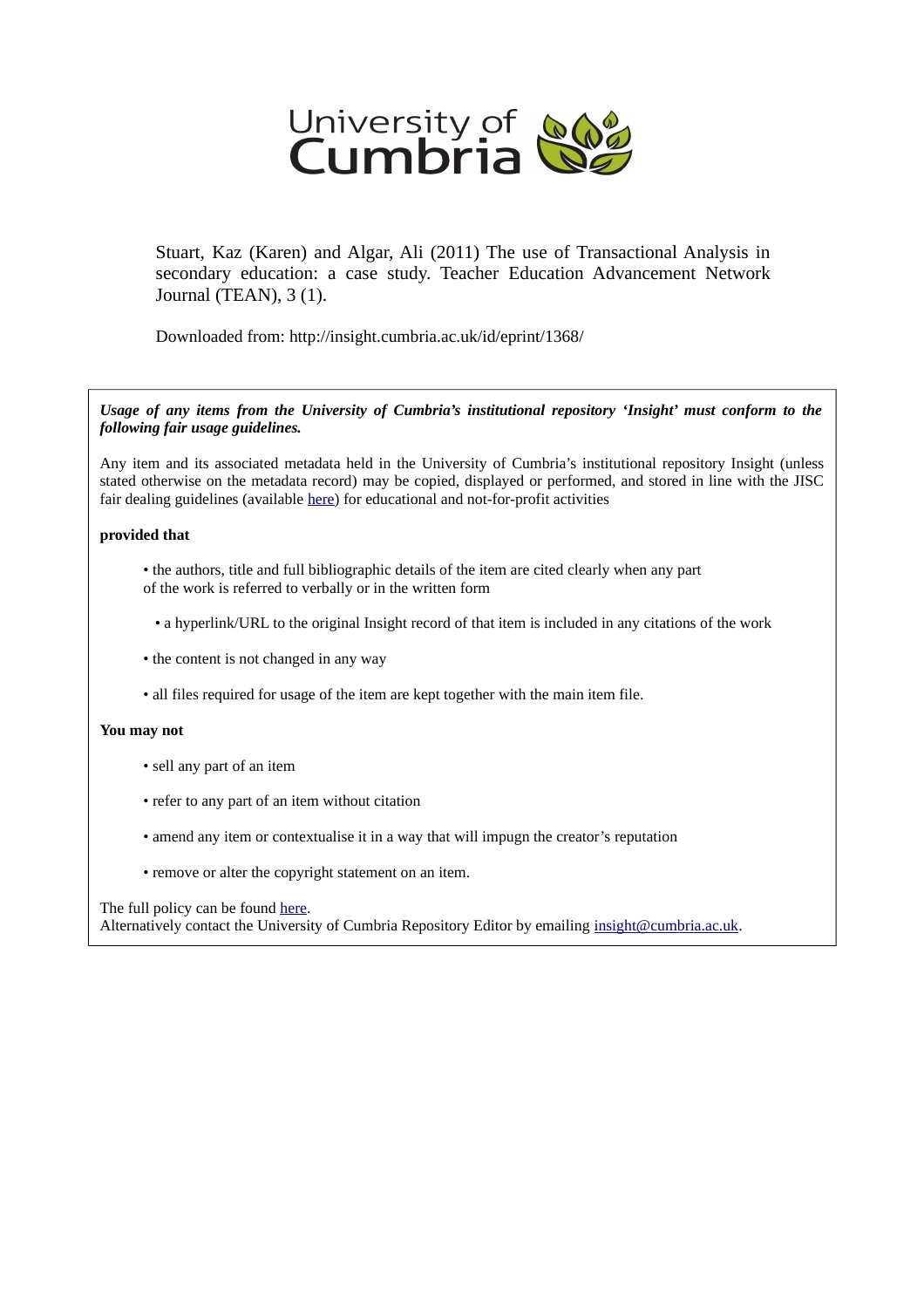# **The use of Transactional Analysis in Secondary Education: A Case Study**

**Authors:** Karen Stuart, Ali Agar

# **Contact Details:**

Karen Stuart Karen Stuart (Research Practice Lead) Brathay Trust Knowledge Transfer Partnership **Clappersgate** Ambleside Cumbria LA22 0HP kaz.stuart@brathay.org.uk

Ali Alger Partnership Development Manager Brathay Trust **Clappersgate** Ambleside Cumbria LA22 0HP ali.alger@brathay.org.uk

### Citation: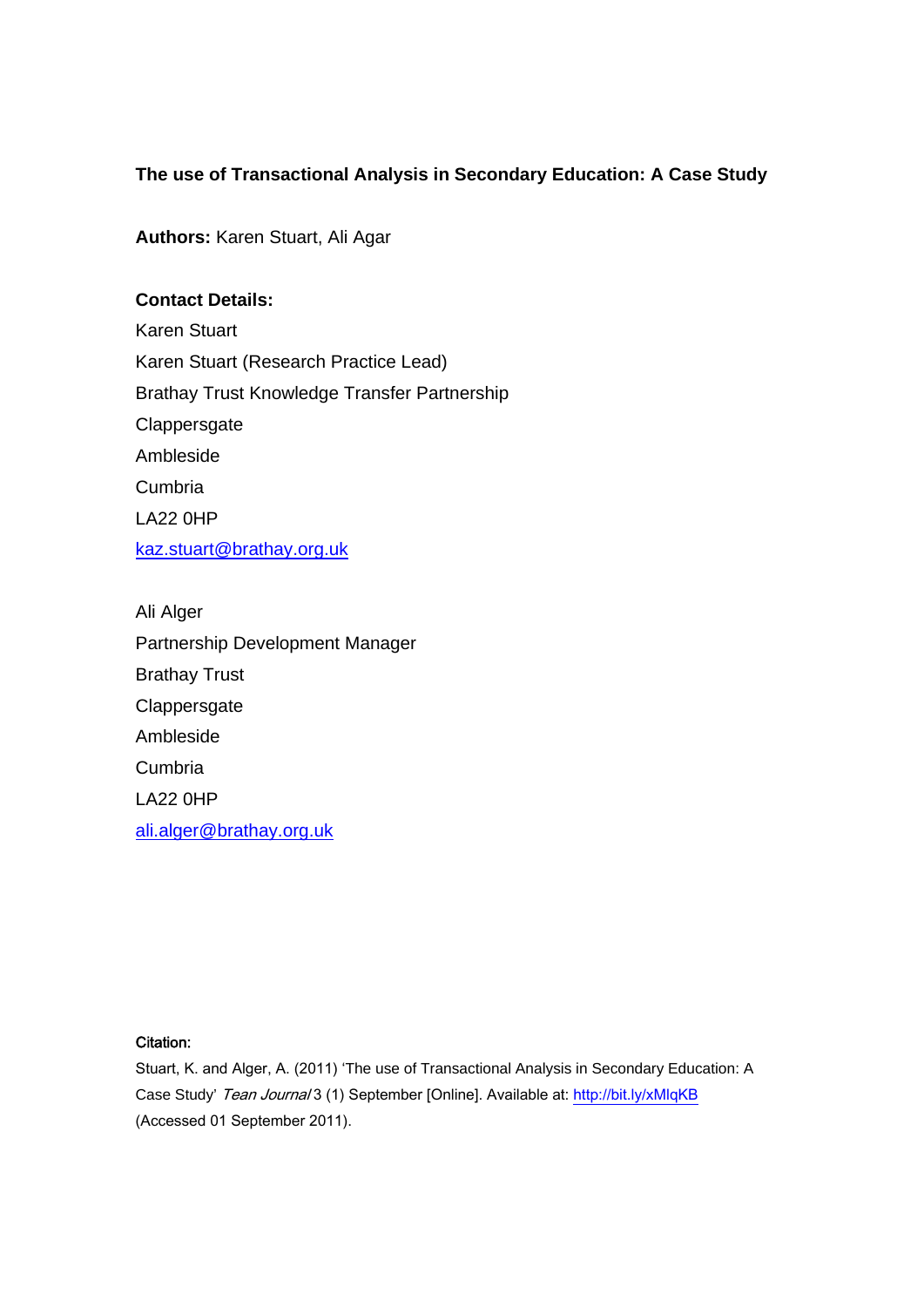# **The use of Transactional Analysis in Secondary Education: A Case Study**

# **Authors:** Karen Stuart, Ali Agar

# **Abstract**

This paper presents the findings of a case study on the use of Transactional Analysis (TA) in schools in England. The paper gives a brief overview of TA and its relevance to secondary education – for pupils, teachers and school improvement. TA is a field of psychology that looks at the 'transactions' that go on between people when they communicate. Self-awareness and understanding of others enables individuals and groups to develop effective and powerful communication and a better climate in the workplace. This paper goes on to present the findings of the case study on teaching TA to children and young people from 11 – 25 and their teachers. We have found that children, young people and teachers with TA skills have better self-awareness, increased understanding of others and as a consequence better relationships and can demonstrate impact on attendance, attainment, personal and professional lives and school climate overall. We conclude with recommendations for practice.

## **Keywords**

Self-awareness; communication; emotional; attendance; attainment.

### Citation: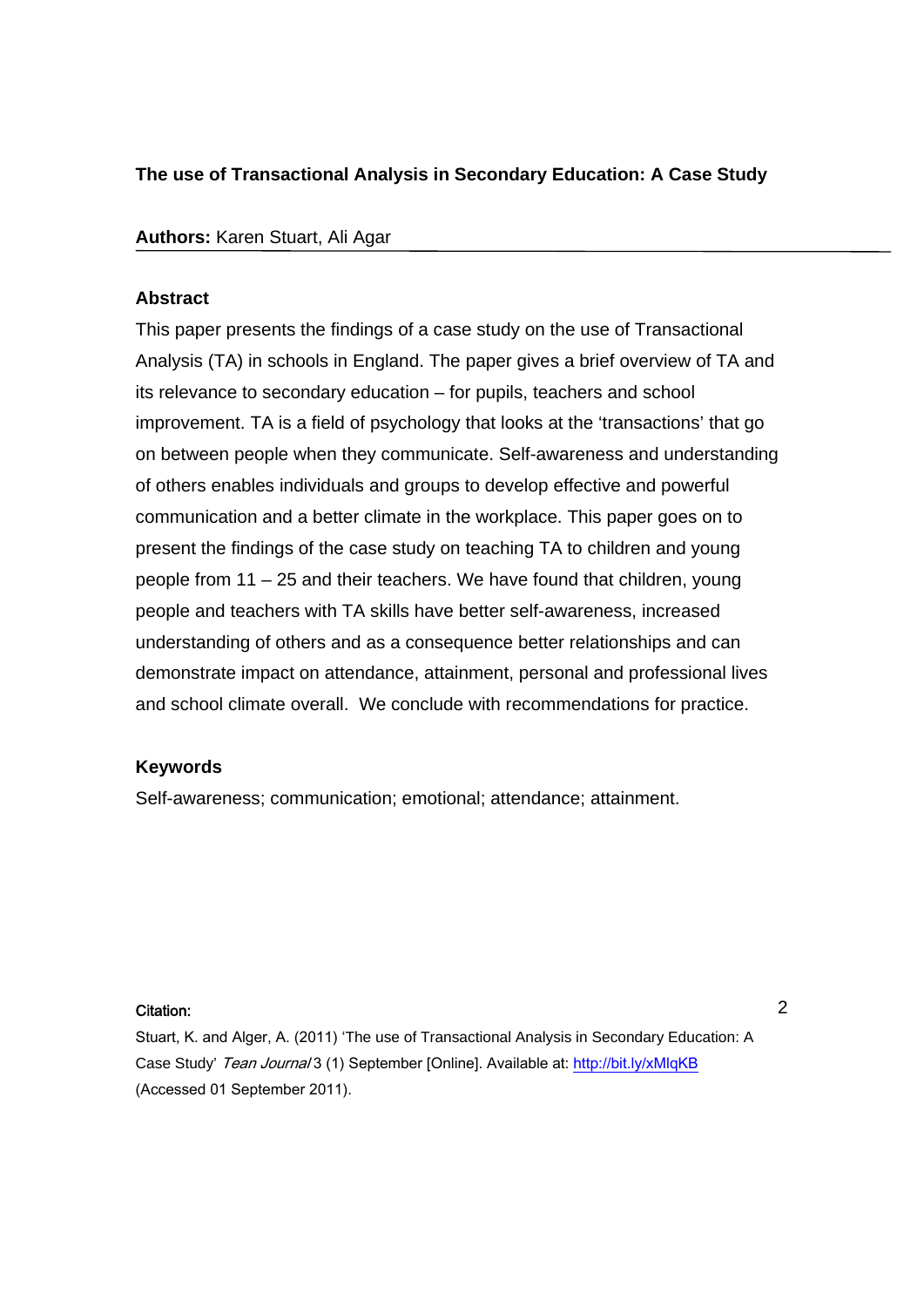## **Introduction**

## *Context*

The Education Secretary of the Coalition government in England, Michael Gove (2011) announced that 'bad' behaviour in schools had reached 'critical levels' as figures showed that 250 children are excluded daily from London schools for disruptive behaviour. Schools have tried a range of methods – hard line tactics including isolation areas, sanctions and exclusions and softer tactics including nurture groups, pastoral support and personalised learning. The figures would indicate that these are not altogether successful. The Government approach is to increase the powers that schools have to tackle 'bad' behaviour as outlined in the 2011 Education Act (DfES, 2011) which includes measures to tackle bad behaviour by giving teachers and schools power to: search for any item banned by the school rules; expel violent pupils; impose detentions; and protect teachers from pupils telling lies. Where schools fail to address behaviour, the Bill has: increased the Secretary of State's powers to intervene; has introduced smarter school inspections focusing only on four core elements of schools; and now measures our education system against the best in the world.

The previous government, New Labour (1997-2010), developed Social and Emotional Aspects of Learning  $(SEAL)^1$  as an explicit strategy to improve attendance and behaviour through explicit teaching of emotional literacy.

#### Citation: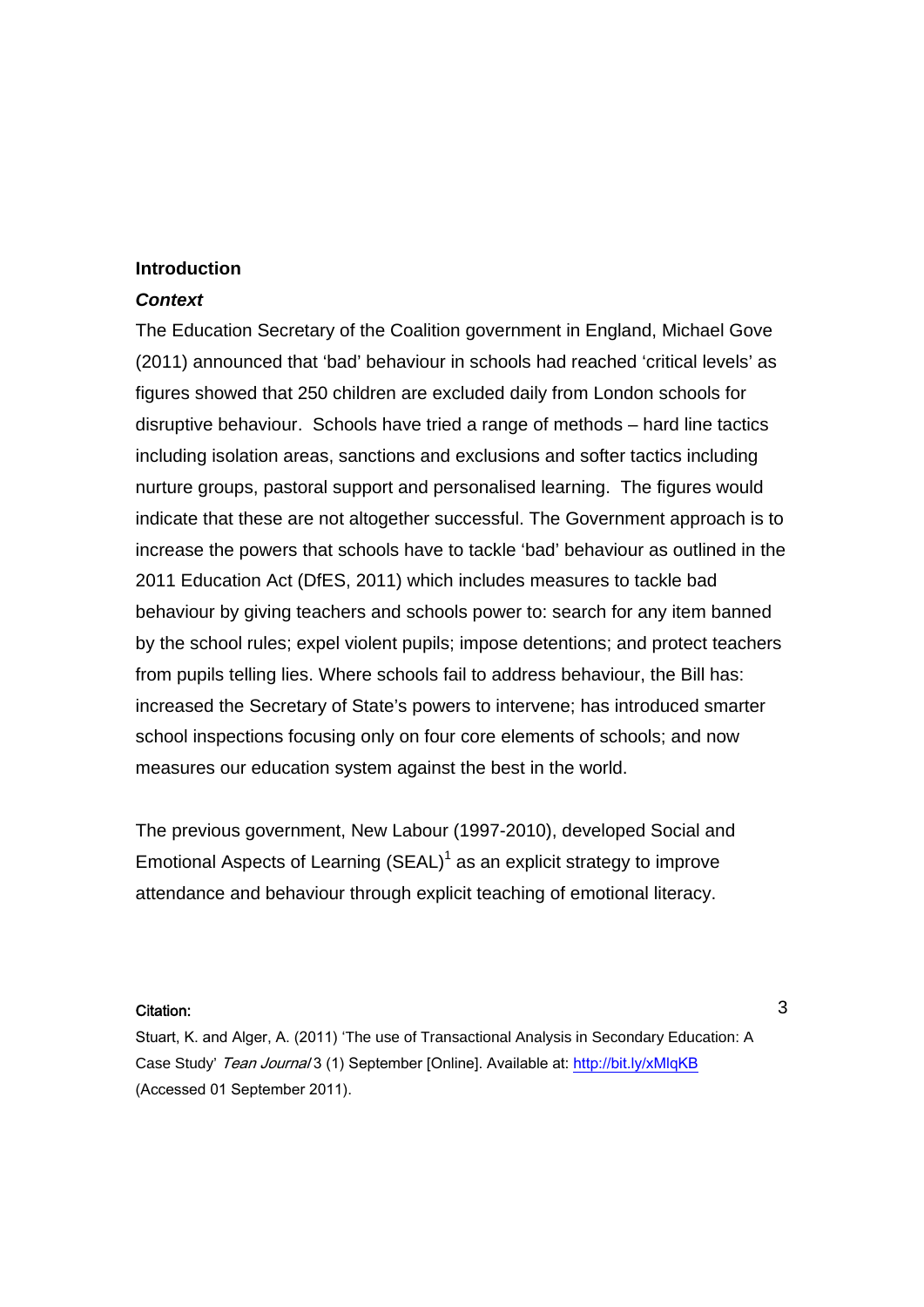However, the Coalition government has introduced measures which speak of a rejection of 'softer' approaches which develop intrinsic motivation for school attendance and attainment. Examples of this would be a reversal of the Every Child Matters (ECM) agenda which put the child at the centre, the enhancement of teachers' powers to exclude pupils, and increased rights to detain pupils without first notifying parents (DfES, 2004).

These actions speak of a rejection of 'softer' approaches, despite an evidence base that showed SEAL effective (Hallam, Rhamie and Shaw, 2006; Collaborative for Academic, Social and Emotional Learning, 2011; Weare, 2003). This context is problematic. The authors posit that behaviour is not 'bad', it all has a function for the individual enacting it – disturbing lessons may for example be a way of gaining attention for a neglected child, violence may be an expression of trauma that the child is experiencing out of school, bullying may empower an otherwise helpless and powerless child with self-esteem. These behaviours over time become patterns that provide some certainty and stability for the individual and great frustration for those around them. Whilst there are negative consequences to the behaviour, it is unhelpful to label the behaviour or the child as 'bad'. More punitive approaches will not necessarily reduce this disruptive behaviour as it does not tackle the root causes of the problem. This does not mean that we endorse, or ignore disruptive, or negative behaviour, it means that we have a humanistic and holistic rather than 'zero tolerance' approach where the policy or practice of not tolerating undesirable behaviour in any way is advocated. Sanctioning schools for failing to punish 'bad' kids adds

<sup>1</sup> SEAL available online at:

http://www.lancsngfl.ac.uk/nationalstrategy/ks3/behaveattend/index.php?category\_id=37&s=!B12 1cf29d70ec8a3d54a33343010cc2 (Accessed 27 July 2011).

### Citation:

-

4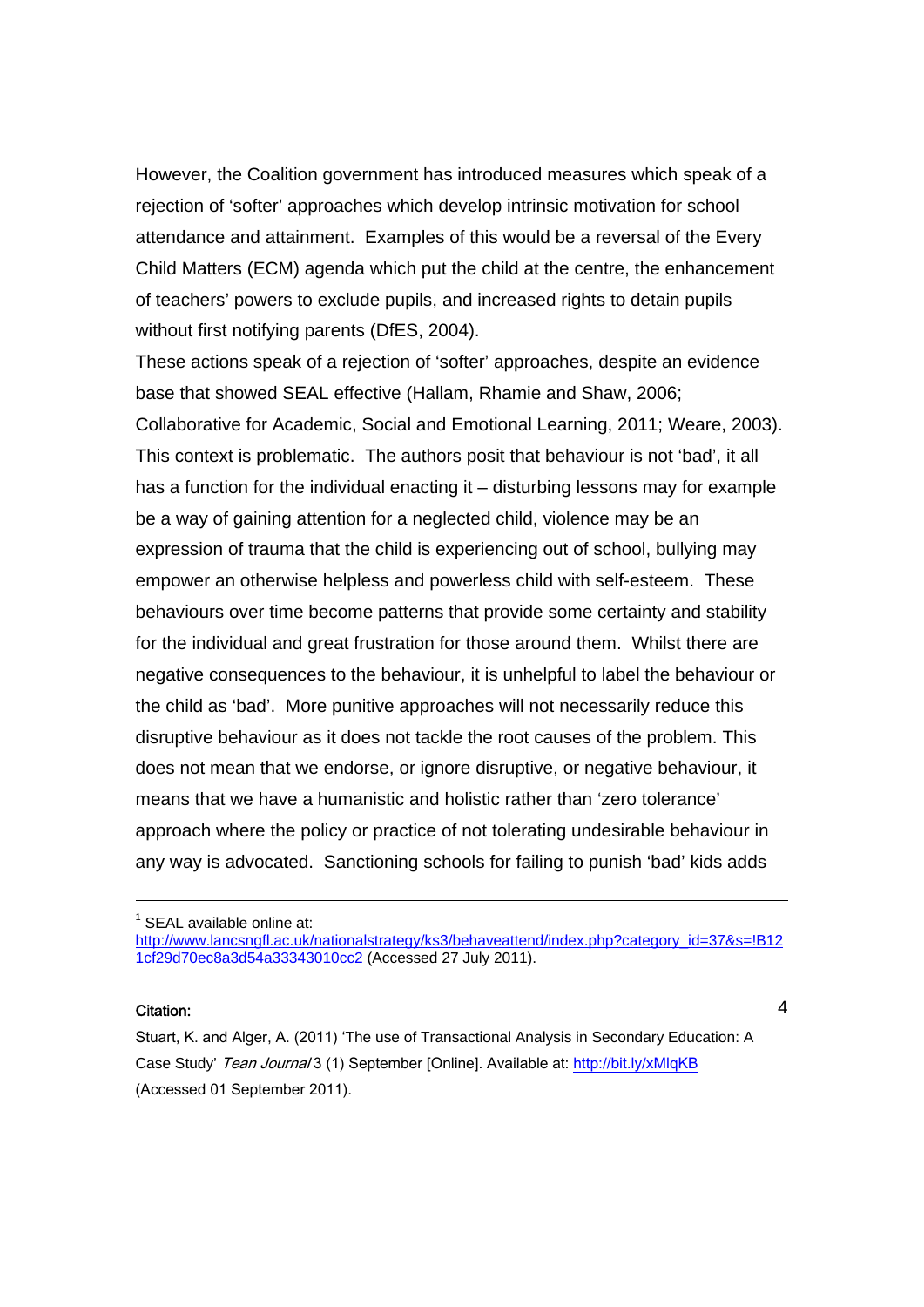fuel to the flames. So what will work? This is the problem space that we chose to address in a positive way.

Claxton (2010:184) is clear that; 'Schools must change. The case is overwhelming. It is education's core responsibility to prepare young people for the future, and it is failing in that duty'. He claims that children leave school 'with a smattering of certificates and a strong feeling of not having been adequately prepared for the rigours and complexities of life'. Whilst some studies position the acquisition of social and emotional skills of equal or greater important than cognitive skills, Margo and Sodha (2007) argue persuasively that cognitive skills, to some extent, go hand in hand with social skills – as each area of 'self awareness' and 'understanding' requires some cognitive processing. The Institute of Public Policy Research (IPPR, 2008) compared longitudinal studies from 1958 and 1970 and found that 'in just over a decade, personal and social skills became 33 times more important in determining relative life chances'. .The same study reported that an ability for application at the age of 10 has a bigger impact on earnings by the age of 30 than ability in maths. By studying the same data, Margo and Sodha (2008:6) concluded that in 1970 future wellbeing was four and a half times more dependent on emotional well-being than in 1958. More recently, the DCSF (2010:13) found that 'if young people from the poorest families had the attitudes and behaviours of their peers form the richest families that would narrow the GCSE attainment gap by 5 percentage points'. IPPR (2008:38) linked poor psychological well-being at age 10 to poor outcomes at age 16. Fenstein (2010) and Carneiro et al (2007) went on to show that academic improvement benefitted the most able, but personal and social development benefitted the least able from the lowest social class backgrounds. Social and

#### Citation:

Stuart, K. and Alger, A. (2011) 'The use of Transactional Analysis in Secondary Education: A Case Study' Tean Journal 3 (1) September [Online]. Available at: http://bit.ly/xMlqKB (Accessed 01 September 2011).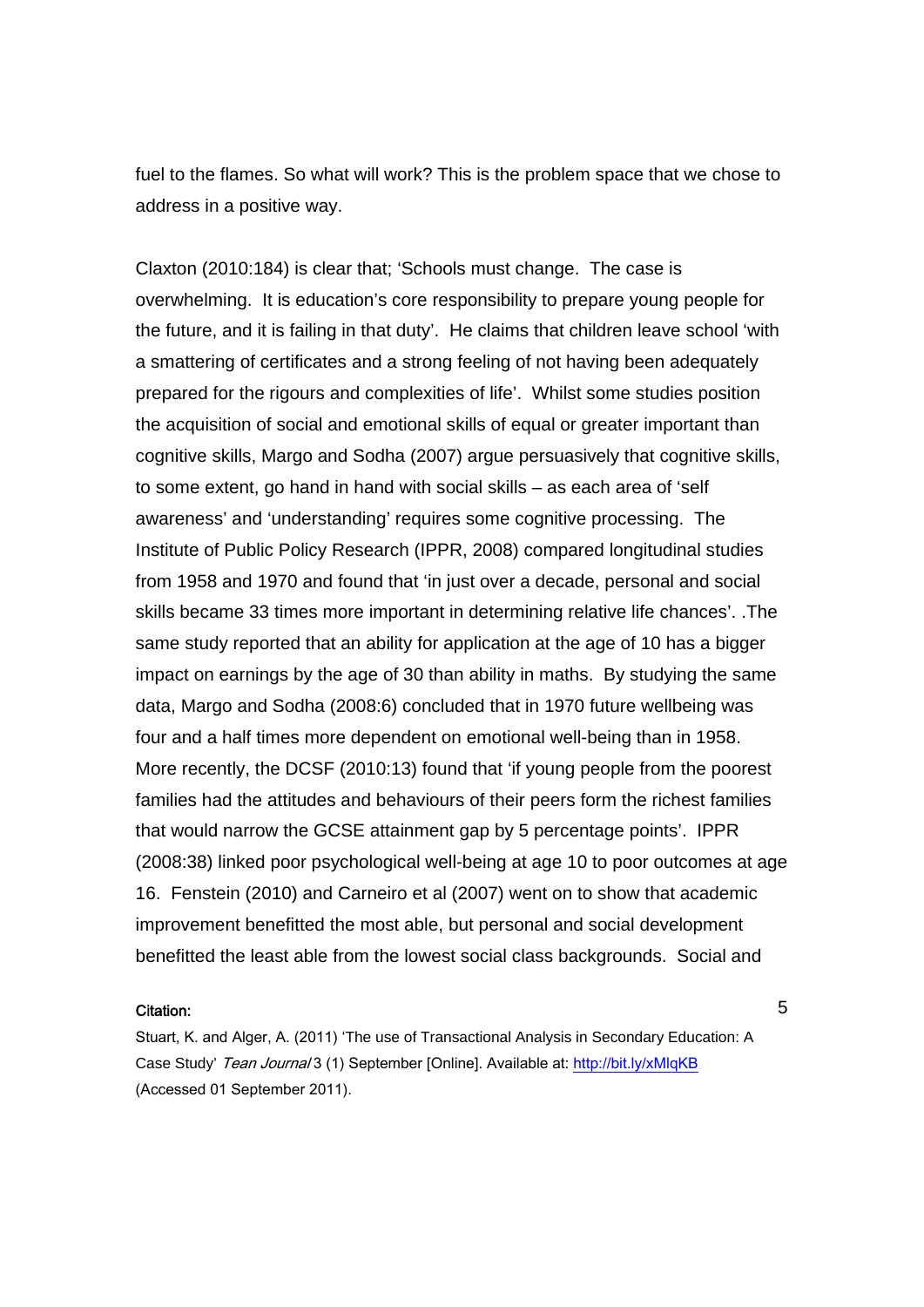emotional skill development can thus be seen as one approach to 'narrowing the gap' in outcomes and creating social equality. .There is a wealth of evidence to suggest that social and emotional skill are more open to development than academic skills during adolescent years (Blackmore *et al.,* 2006) giving weight to the argument for their value in secondary schooling. The findings from our small scale study support the view that emotional development is very useful for young people and professionals working with them.

There are powerful critics of developing emotional literacy in schools. Furedi (2009:166) and Ecclestone and Hayes (2009:155) point out that the neo-liberal policy context was encouraging everyday feelings of uncertainty and vulnerability, and creating the sense that such conditions are treatable by schools. They are not discounting the value of therapeutic approaches per se, but make claim that:

'It is precisely because popular caricatured therapy resonates so powerfully with cultural explanations about emotional problems that policy makers and the emotional well-being industry have seized on it' (2009:158).

They argue that it is not the place of schools to 'deliver' to this therapeutic agenda and indeed they believe that even teachers trained in cognitive behavior therapy (CBT) and TA 'cannot deal with the complexities of psychology, poverty, social conditions and translate these into their dealings with their students' (ibid:157). They go on to state that such approaches also advocate a 'diminished self' that do not seek to transform the world, but seek to make the students fit the world (ibid:160).

In policy terms this could be seen to be the approach of the 'National Citizenship

#### Citation:

Stuart, K. and Alger, A. (2011) 'The use of Transactional Analysis in Secondary Education: A Case Study' Tean Journal 3 (1) September [Online]. Available at: http://bit.ly/xMlqKB (Accessed 01 September 2011).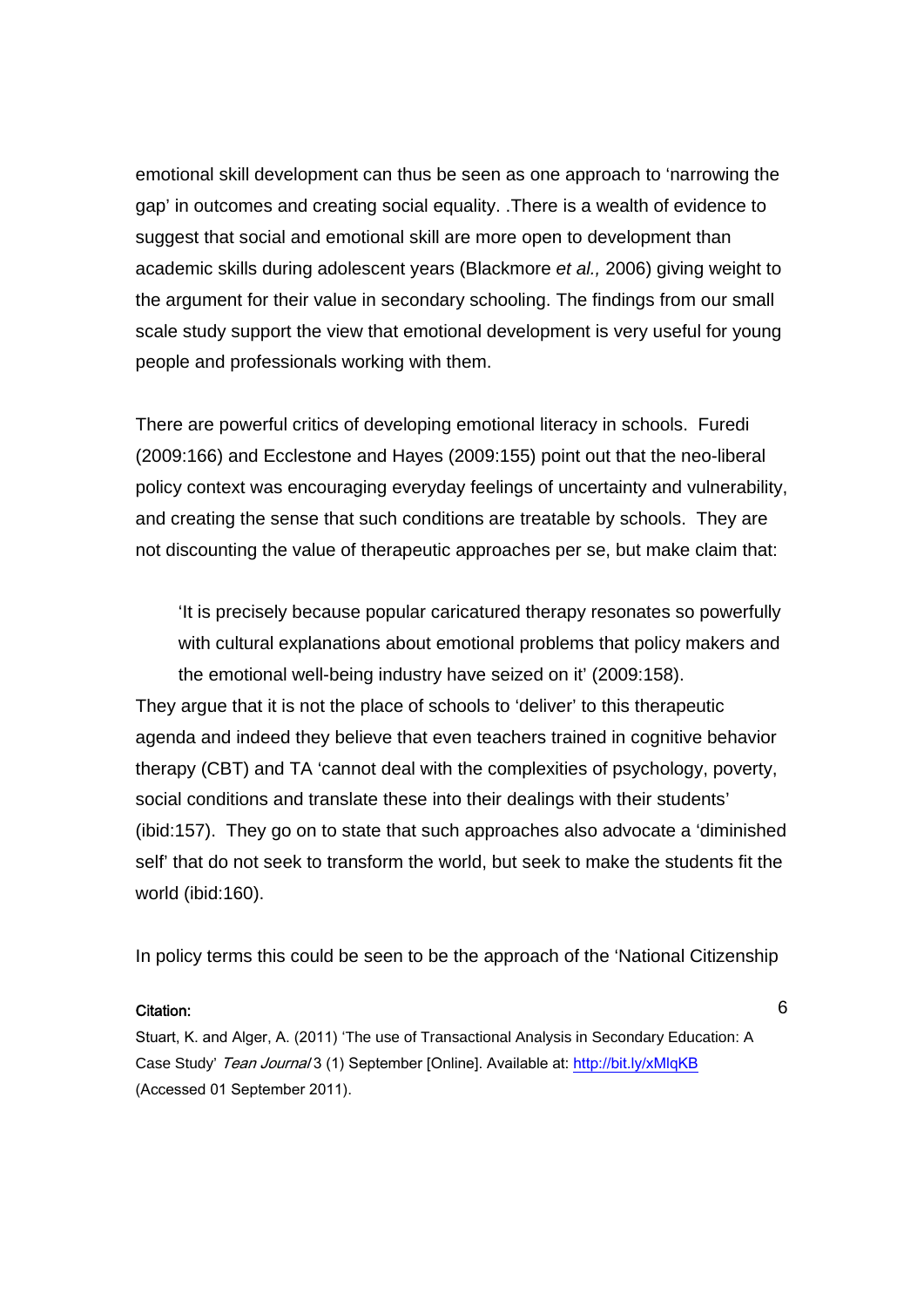Service' with a fixed programme and fixed outcomes for all 10,000 young people participating this summer. Boeck (2009:98), writing from the perspective of social capital commented that;

'Social capital can be used within a neo-liberal agenda to provide subtle ways to regulate the young people within communities through informal control and sanctions (Halpern 2005), and trying to achieve harmonization and integration in society; thus the enhancement of social capital could become part of a subtle regulation.'

The Big Society aims to treat all citizens (including all sorts of young people) as capable and it wants them to be active, informed and responsible (Cabinet Office, 2010) as it was grounded in the principle of 'co-production' (Boyle and Harris 2009:9). Co-production develops:

'an equal and reciprocal relationship between professionals and people using services…so that both services and people become far more effective agents of change.'

Coote (2010) criticises the policy for ignoring power balances – she sees the policy reinforcing division and inequity as the most advantaged will be the most able to contribute. Young people in schools may well not be able to contribute as equally as other members of society, especially if they are labelled by the policy makers as being 'badly behaved'. Schools have real opportunities to work in participatory ways, yet some continue to have paternalistic cultures that breed passivity and by implication an external locus of control.

### Citation:

Stuart, K. and Alger, A. (2011) 'The use of Transactional Analysis in Secondary Education: A Case Study' Tean Journal 3 (1) September [Online]. Available at: http://bit.ly/xMlqKB (Accessed 01 September 2011).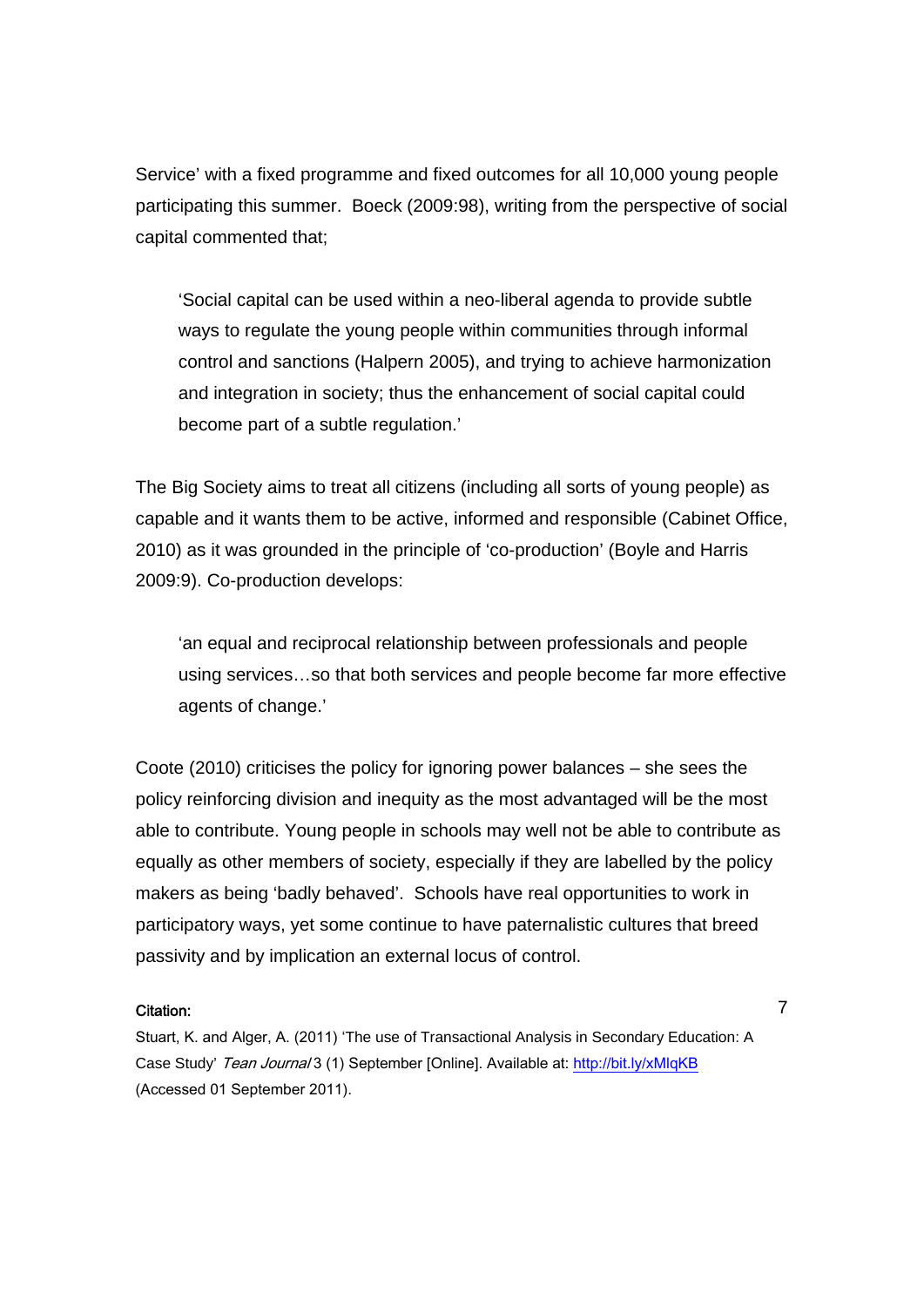# *TAPACY and TAPATE*

Transactional Analysis (TA) is a field of psychology that looks at the 'transactions' that go on between people when they communicate. TA has informed individual psychotherapy, and group based organisational development. It is also taught to a range of professionals as a way of increasing their emotional intelligence and communication skills. This programme was unique in that it was designed for children and young people by the Institute of Developmental Transactional Analysis (IDTA). As they state:

'The TAPACY - Transactional Analysis Proficiency Award for Children and Young People – has been designed specifically to support learning centres that want to help children and young people to communicate and have better relationships. TAPACY operates through a process whereby the children and young people learn and apply various TA concepts, produce portfolios of evidence and undertake a process of peer and adult assessment' (IDTA, 2009).

There is also a version of the award for teachers and educators – The Transactional Analysis Proficiency Award for Teachers and Educators or TAPATE. This award is identical to TAPACY in style and assessment, but the portfolio that the teachers complete includes evidence of teaching materials. The TAPACY and TAPATE awards are currently receiving funding from the European Association of Transactional Analysis, and fees may be waived or reduced at the time of writing below the nominal fee (£50.00 GPB per person).

# *TA in Education*

### Citation: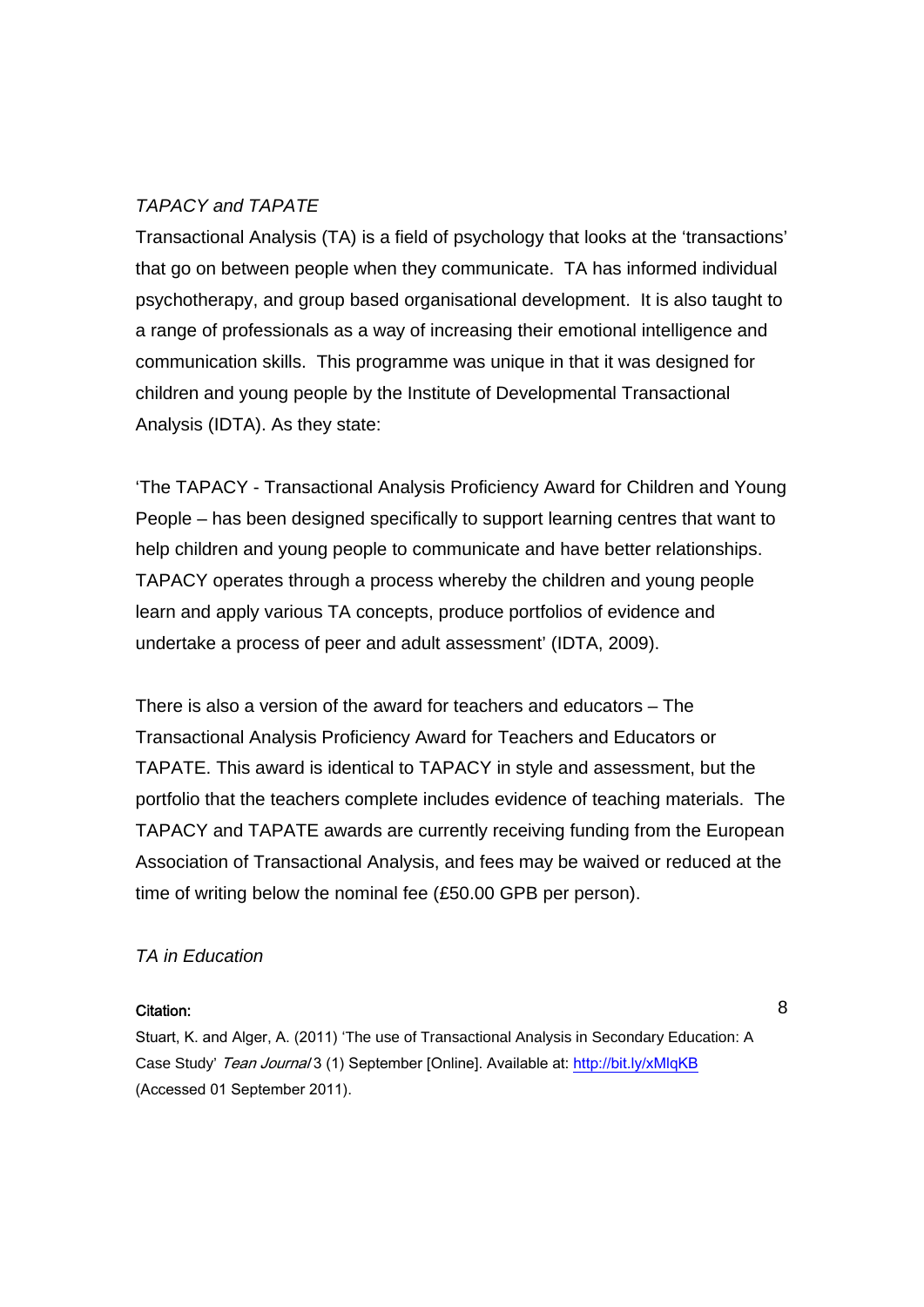Educational TA has existed as a context since 1970. In the UK, educational TA was led by Trudi Newton (who wrote with Napper the seminal TA handbook book TACTICS) and Giles Barrow has pioneered practical applications of educational TA work at school and local authority level. Stewart and Joines (1987:279) claim that educational practitioners work at a social rather than psychological level on overt rather than covert agendas which makes it distinct from 'psychotherapeutic TA' where the therapist usually has a therapeutic agenda that may not be shared with the individual client. The aims of educational TA are to develop people's awareness of the benefits of learning about TA in everyday and educational settings, and to develop awareness of how TA can inform the teaching and learning context.

Three key publications pertain to the use of TA educationally. In 2001 Barrow, Bradshaw and Newton wrote 'Improving Behaviour and Raising Self- Esteem' which outlines the benefits of using TA in the classroom and schools as a whole. TA concepts they say 'are particularly good at helping to unravel the complex way humans communicate, so helping us to move forward and look at the way things could be better and less confused' (2001:5). They summarise it as offering tools and strategies, a common language, a decisional model and a practical educational psychology for individual and schools. The various concepts introduce how TA concepts underpin and inform the pedagogical approach of teachers and the school. Following this, in 2004 Barrow and Newton edited a collection of examples of people using TA educationally. Hellaby (2004:15) found that in 20 years of primary teaching; 'the use of TA in the classroom has improved behaviour, which in turn has led to a more conducive learning environment, thereby raising self –esteem and academic standards'.

#### Citation:

Stuart, K. and Alger, A. (2011) 'The use of Transactional Analysis in Secondary Education: A Case Study' Tean Journal 3 (1) September [Online]. Available at: http://bit.ly/xMlqKB (Accessed 01 September 2011).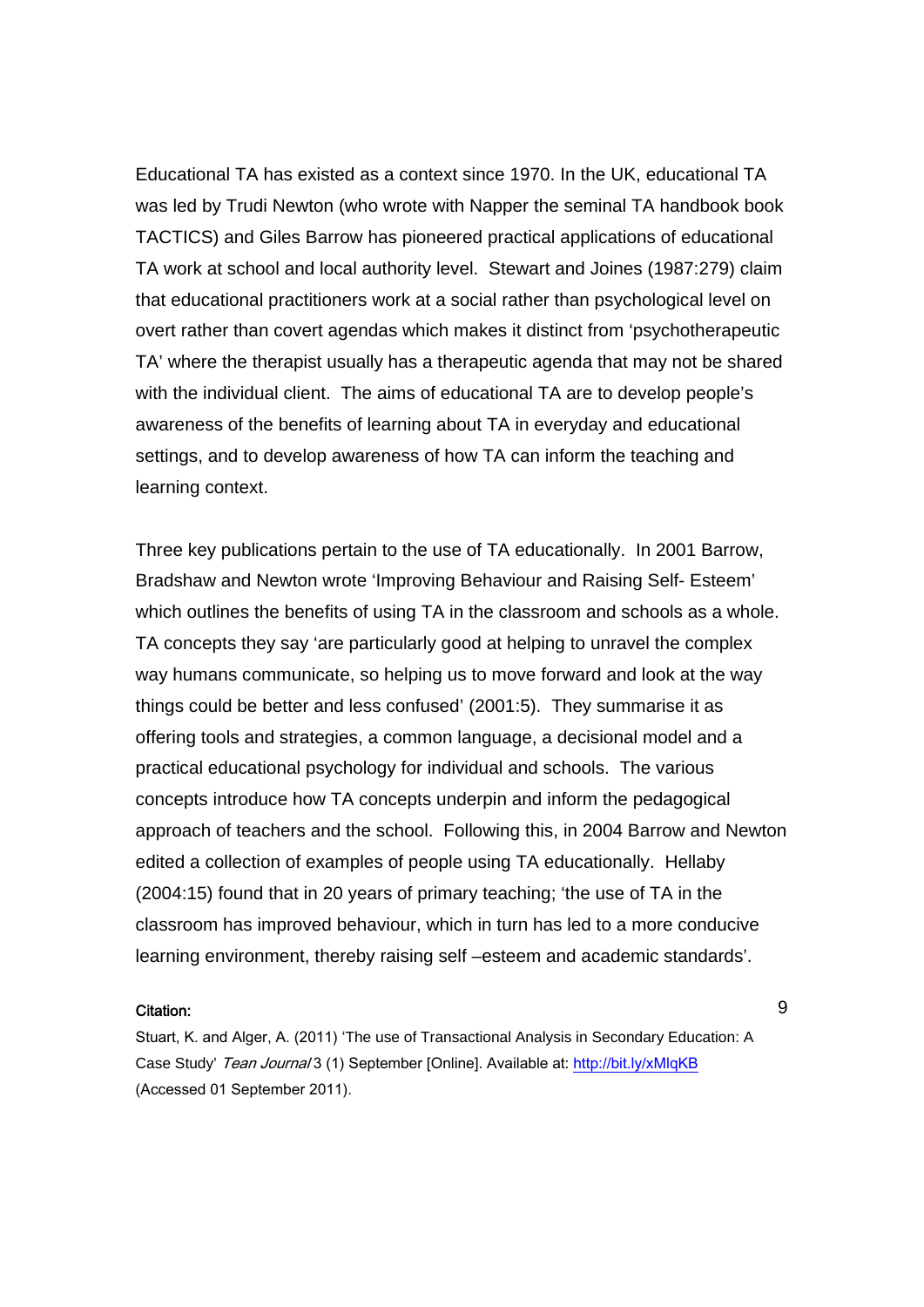She had explicitly taught a range of TA models including 'strokes, rackets', and 'ego states'. Shotton (2004:22) used the concept of cultural script to underpin a mentoring service in an inner city. He concluded that; 'though using TA models to provide a common language and a structural analytical framework we have been able to confront and work with interlocking cultural and personal life-scripts and are continuing to co-create new narratives' (ibid:250). Harding (2004:49) taught 'ego states' to young people in one to one tuition sessions, and Wye (2004:7) taught 'drivers' and 'permissions' to Junior school children to enable them to understand and deal with bullying. The conclusion to the book stresses the importance of change within the learning context rather than focus on individual change. Evidence is presented that demonstrated a drop in detentions, increase in attendance and reduced fixed term exclusions after a whole school TA intervention. The TA work is also shown to be powerful for individuals. Wye quotes Rosie (aged 10) as saying; 'the strategy I use most is ego-states. I think about the ego-state Ben is in and the one I am in and think is this a good situation or not? Using TA has really worked and everybody says that Ben has improved, I am very proud of him and myself'. Finally, in 2008 Tudor edited a collection of applications of TA with children in 'The adult is parent to the child'. In this edition, Newton (2008:15) draws together key concepts into a 'healthy' map of school functioning, Hoyer and Hyatt (2008:29) describe teaching TA work to parents and children jointly, Shotton (2008:39) teaches TA to Muslim young men referred to him for tutoring in schools, and numerous therapeutic uses of TA.

Ecclestone and Hayes (2009) critique models of TA as they say it 'simply promote[s] the language and practices of psychotherapy in schools', and that

#### Citation:

10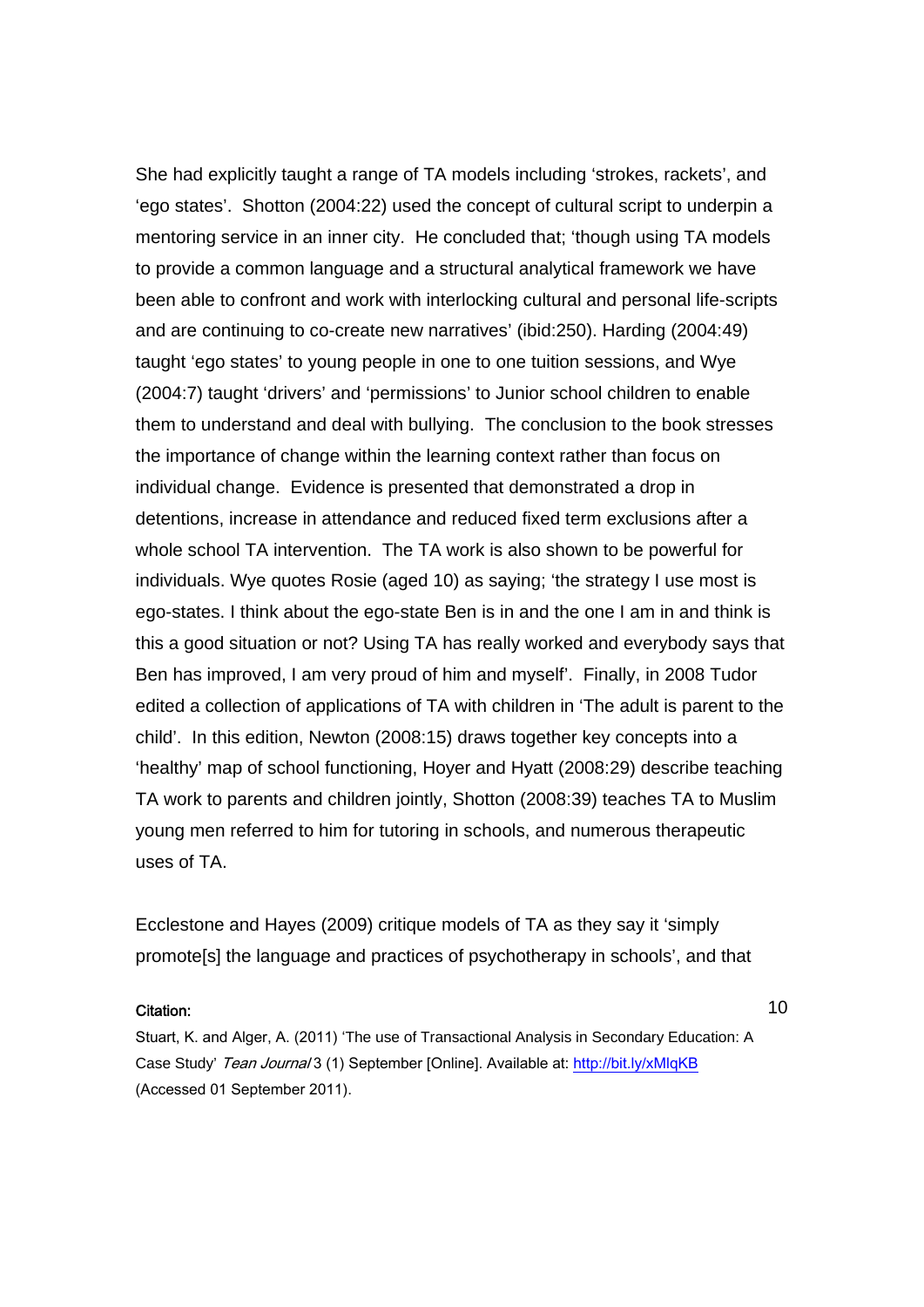they are 'are based essentially on pop-psychology'. If TA was so 'popular' then the IDTA and EATA would not be flourishing, and reputable organisations such as the anti-bullying alliance would not adopt TA models the (e.g. the drama triangle by Ball, 2008). Furedi (2009:193) claims that a child's psychology needs to be active and creative and his main critique of psychological approaches in schools lies in the claim that it renders them 'passive with therapy'.

The snap shots and case studies above show that TA can be effective in schools, but has not gained a strong hold. It seemed to be advocated by a few key players in the field of TA, but there was little evidence of it in mainstream literature on strategies to improve behaviour, attendance and attainment. It offered an alternative paradigm for work with schools, encouraging the whole school to take responsibility for the system at play and the outcomes that resulted.

## *The development of this research*

From 2006 – 2007 the author of this paper (Stuart) delivered TAPACY to a class of 30 year nine pupils in one West Cumbrian secondary school and to 30 year ten pupils in a second West Cumbrian secondary school. The project was designed in partnership with the relevant Excellence Cluster Partnership and was delivered in classrooms by Stuart and a lead officer from the partnership. The programme was accredited through the Institute of Developmental Transactional Analysis (IDTA) using their TAPACY programme, and also with the Open College Network (OCN) Level 2, one credit module 'Transactional Analysis for Young People'. The evaluation (Stuart, 2008) showed that year 9 and year 10 pupils found TA useful, particularly the ego state model and the increase in

### Citation:

Stuart, K. and Alger, A. (2011) 'The use of Transactional Analysis in Secondary Education: A Case Study' Tean Journal 3 (1) September [Online]. Available at: http://bit.ly/xMlqKB (Accessed 01 September 2011).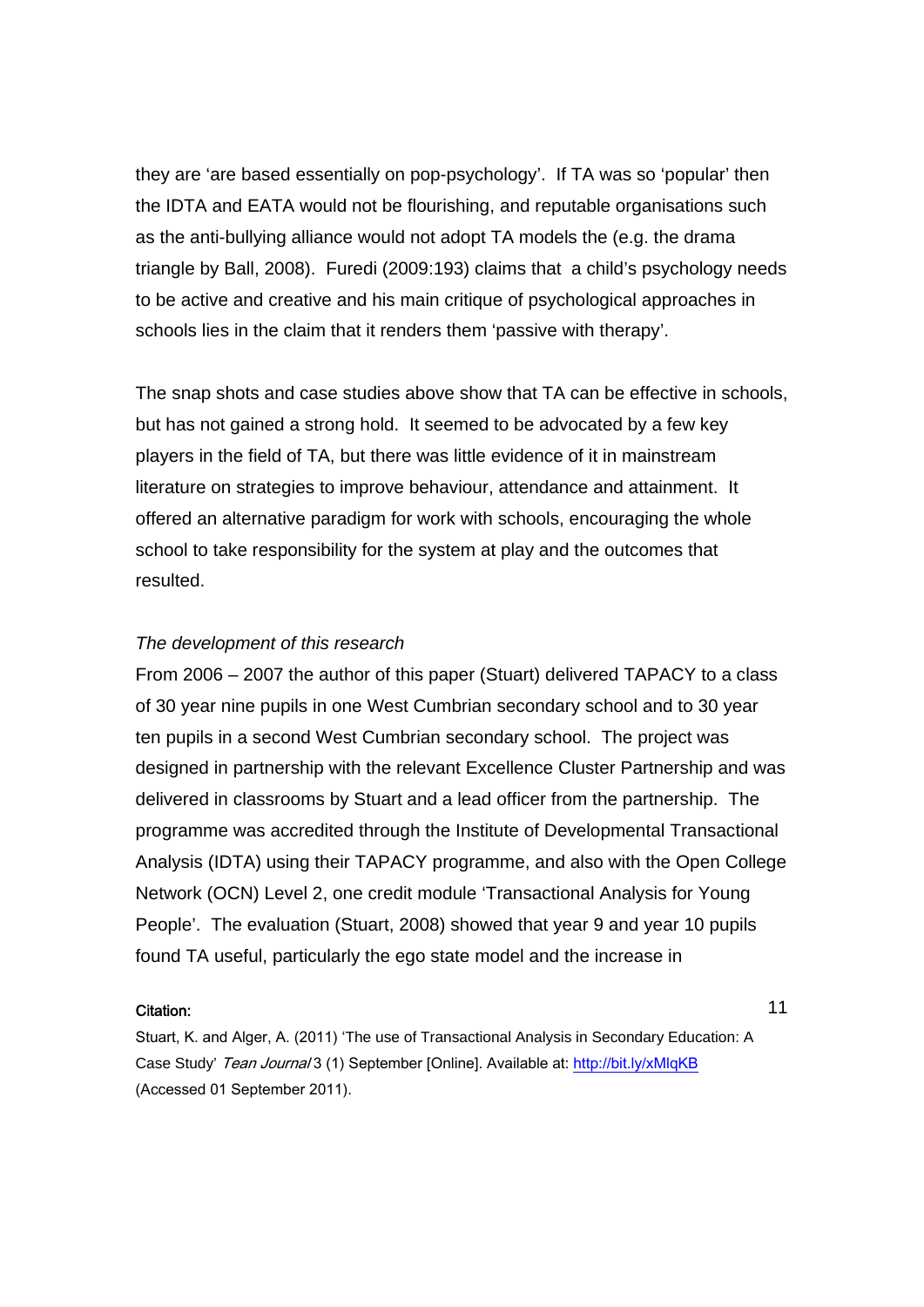communication skills that they gained. Pupils reported improved relationships in school and at home. Teachers and parents reported positive changes to pupils and felt that it was a valuable opportunity to celebrate success for young people who were often invisible or visible for the wrong reasons. The shortcoming of the programme was that the young people were then returned to school systems that were not fluent in TA or emotionally literate. This posed a problem for the sustainability of the learning for the young people. As a result of this, Alger (author of this paper) developed the project with the locality partnership further. In 2011 the project worked on an 'all through' basis, from primary to a sixth form college, had teachers learning alongside pupils, and was run on a voluntary basis after school in the local college.

## **Methodology**

The methodology was practitioner action research, presented in a case study of the TA programme. The research question was 'how had the TA programme helped the young people, teachers and schools?' in this single case of practice. The approach taken was practitioner action research, in that we as teacher educators and youth workers sought to develop our ability to support schools tacking behavioural issues on a day to day basis. Benefits would be accrued to us in developing our practice, to the teachers in developing their pedagogy, and to the pupils learning communication skills alongside them. The action research sought to be participatory by giving voice to all the participants, and in 'accepting that there are many truths rather than one universal truth' (Ledwith, 2007:599). The participants (both teachers and students) had no vested interest in the success of the programme. The participants included 20 young people from years nine and ten in school who were all female. Two sixth formers volunteered to help, these were also both female. The eight participating adults comprised

#### Citation:

Stuart, K. and Alger, A. (2011) 'The use of Transactional Analysis in Secondary Education: A Case Study' Tean Journal 3 (1) September [Online]. Available at: http://bit.ly/xMlqKB (Accessed 01 September 2011).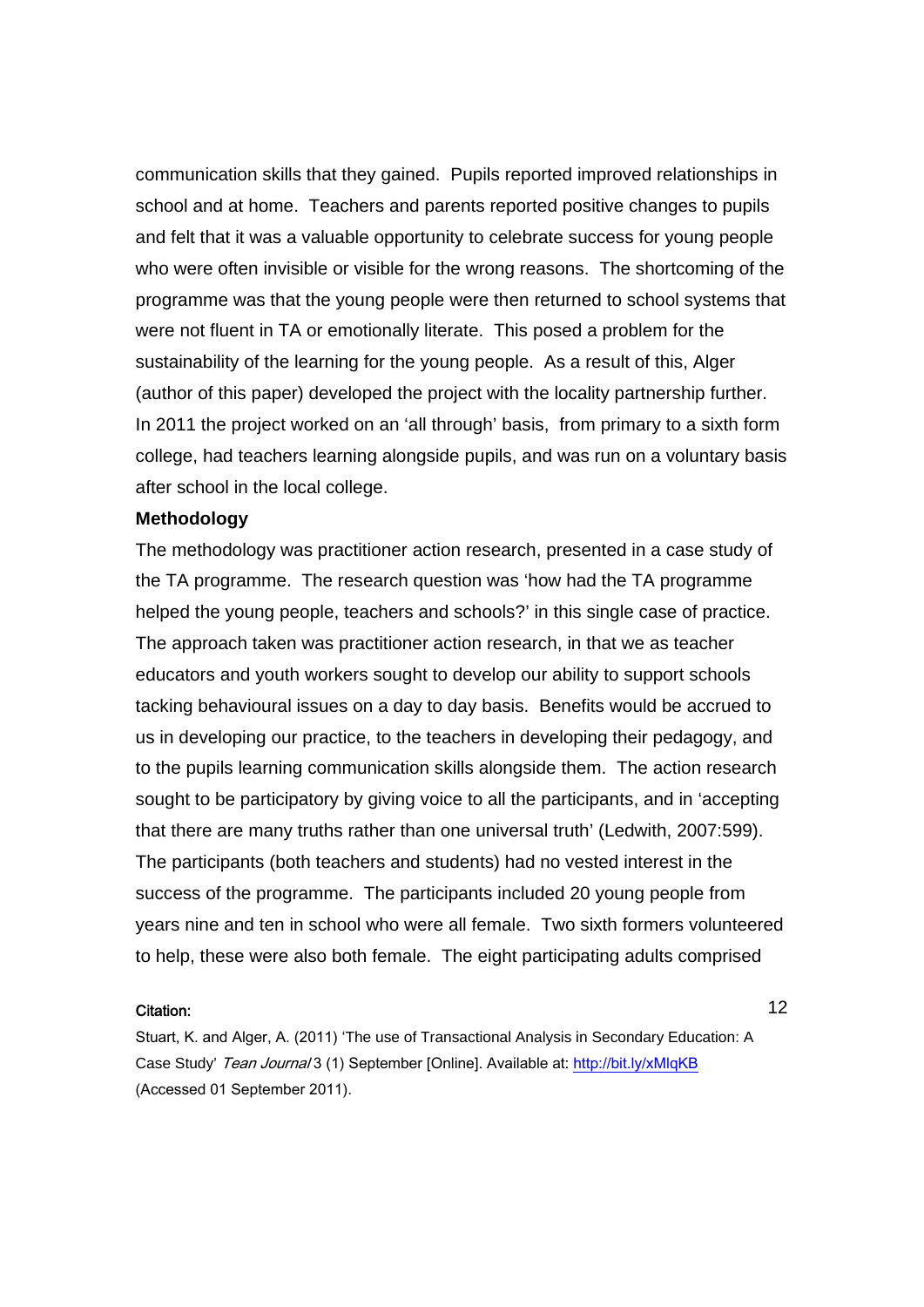five teachers, two teaching assistants and one learning mentor. The adults were also all female, perhaps indicating that the nature of 'emotional intelligence' is more acceptable for 'women' to attend and difficult to reconcile with patriarchal notions of masculinity. It may also be indicative of the 71% female teaching population (CWDC, 2010:178). The difficulty with this sample is that we are unable to comment on whether there is a gender differential in terms of the impact and utility of the programme.

Data collection included:

- Documentary evidence (course documents, and resources).
- On-going feedback through the programme.
- Feedback forms completed by the young people in a focus group convened to review the programme one year on.
- Notes from semi structured telephone interviews with participating adults about the benefits that they noticed a year on.
- The DVD of the celebration event.

Course documents were scrutinised for stated aims and methods. Feedback forms and interview notes and comments from the DVD were analysed thematically. Common themes were identified by the authors independently analyzing the data, and these were then compared. All the emergent themes are reported, there was no selection of evidence or themes. This was congruent with our participatory stance as we sought to hear the voices of all the participants, rather than a selected few. Where a theme was mentioned more than once, we indicate the number of references numerically and give a representative quotation or summary headline. A second analysis generated categories from the themes that had been initially identified. As a case study approach was adopted, there was no attempt to make the research generalisable. Validity was

### Citation:

Stuart, K. and Alger, A. (2011) 'The use of Transactional Analysis in Secondary Education: A Case Study' Tean Journal 3 (1) September [Online]. Available at: http://bit.ly/xMlqKB (Accessed 01 September 2011).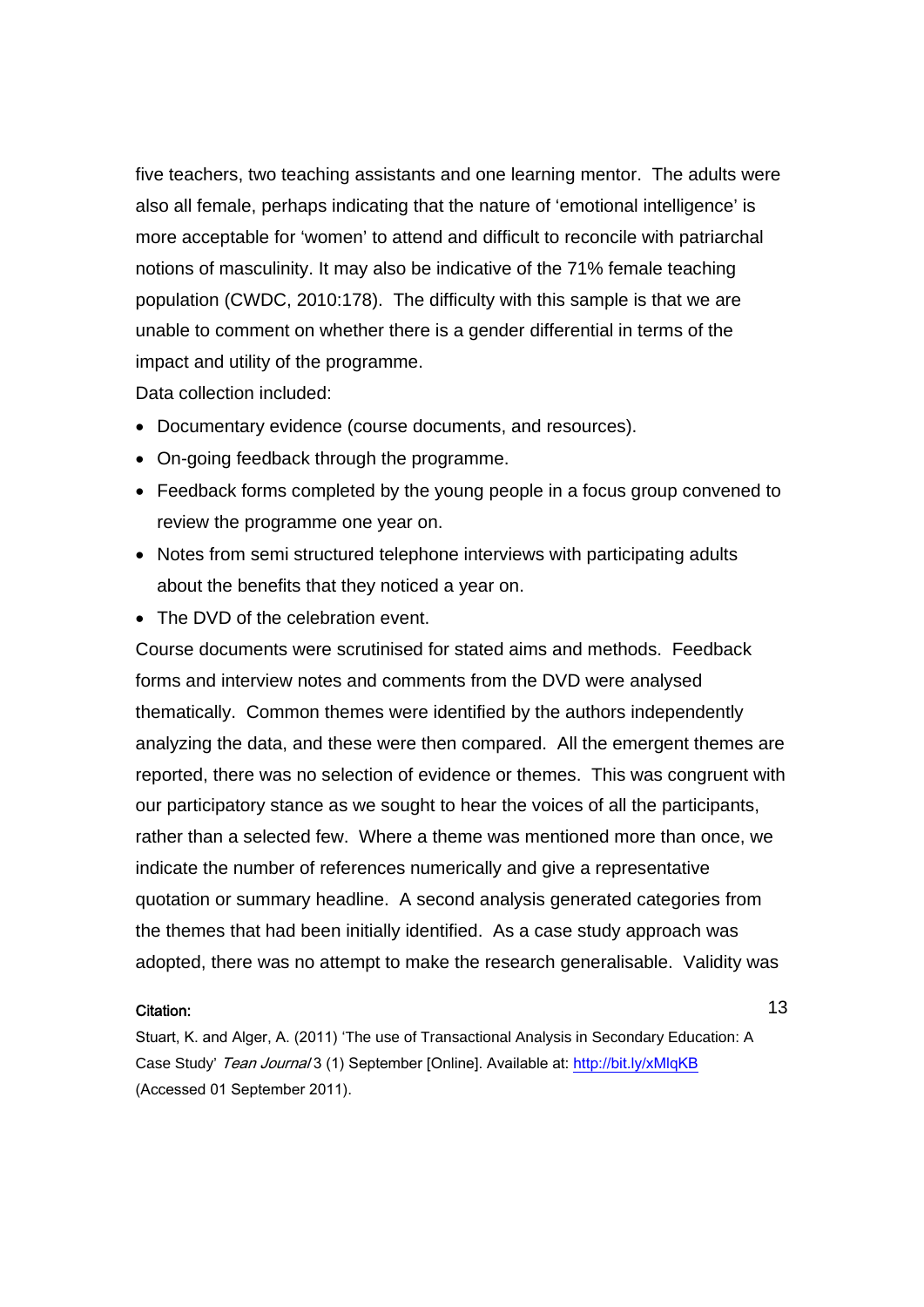sought through Dadds (2008) construction of empathetic validity, i.e. 'the potential of the research in its processes and outcomes to transform the emotional disposition of people toward each other' (2008:280), as this was congruent with the subject of the research.

# **Findings**

## *Evidence from the course planning documents:*

The aims of this programme were to:

- Train champions who would be able to integrate in schools
- To use **'**all through learning' (from primary to FE)
- To train teachers alongside pupils
- To facilitate the merging of schools
- To improve behaviour, attainment and attendance

The programme was advertised in school and a number of school based adults volunteered to take part. These adults invited young people to participate who they considered would benefit from the programme. A staggered programme was delivered so that the school based adults learned a concept a week before the young people did and then supported the young people's session. The programme was delivered on the neutral ground of the college and ran for 10 weeks. There was a preparatory team building day at Brathay Trust<sup>2</sup> 10 one hour college based sessions and then the final celebration and moderation day attended by the IDTA. The focus of the ten sessions was as follows:

- 1. Contracting
- 2. Ego states

### Citation:

14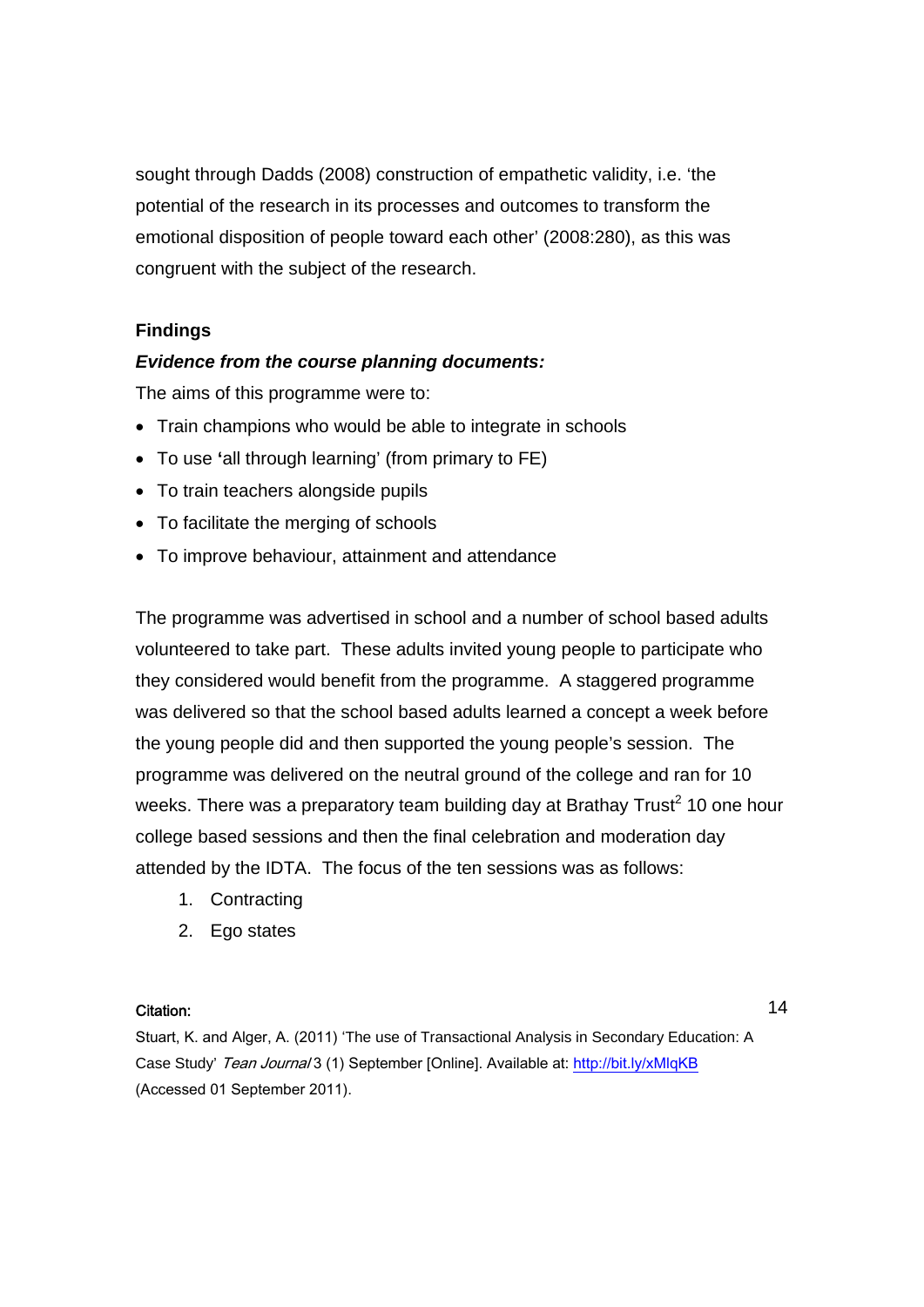- 3. Transactions
- 4. Drama Triangles
- 5. Rackets
- 6. Stamp collections
- 7. Frames of reference / OK corral
- 8. Strokes and Affirmations
- 9. Cycle of development
- 10. Goal setting and final assessment

The different ages and abilities of the young people presented some challenges to the delivery team, and the course planning showed evidence of open ended and inclusive activities that would engage all. Although the sessions were staggered so that the adults learned a concept before the young people, the programme director noticed that in reality the young people taught the adults as they were quicker to pick up the concepts and apply them. Although, the adults had contracted to be called by their surnames, as in school, after the first session they asked for their first names to be used, perhaps indicating the level of trust that was quickly established by working in a TA way.

Although the sessions were voluntary, there was an extremely high attendance rate from adults and young people alike (100% and 95% respectively). An additional catch-up day at the end of the course was planned to cover any missed concepts and prepare for the moderation process. All the young people gained the IDTA TAPACY award, but the adults did not due to the pressing demands of the school merger.

## Citation:

-

Stuart, K. and Alger, A. (2011) 'The use of Transactional Analysis in Secondary Education: A Case Study' Tean Journal 3 (1) September [Online]. Available at: http://bit.ly/xMlqKB (Accessed 01 September 2011).

 $2$  Brathay trust named with permission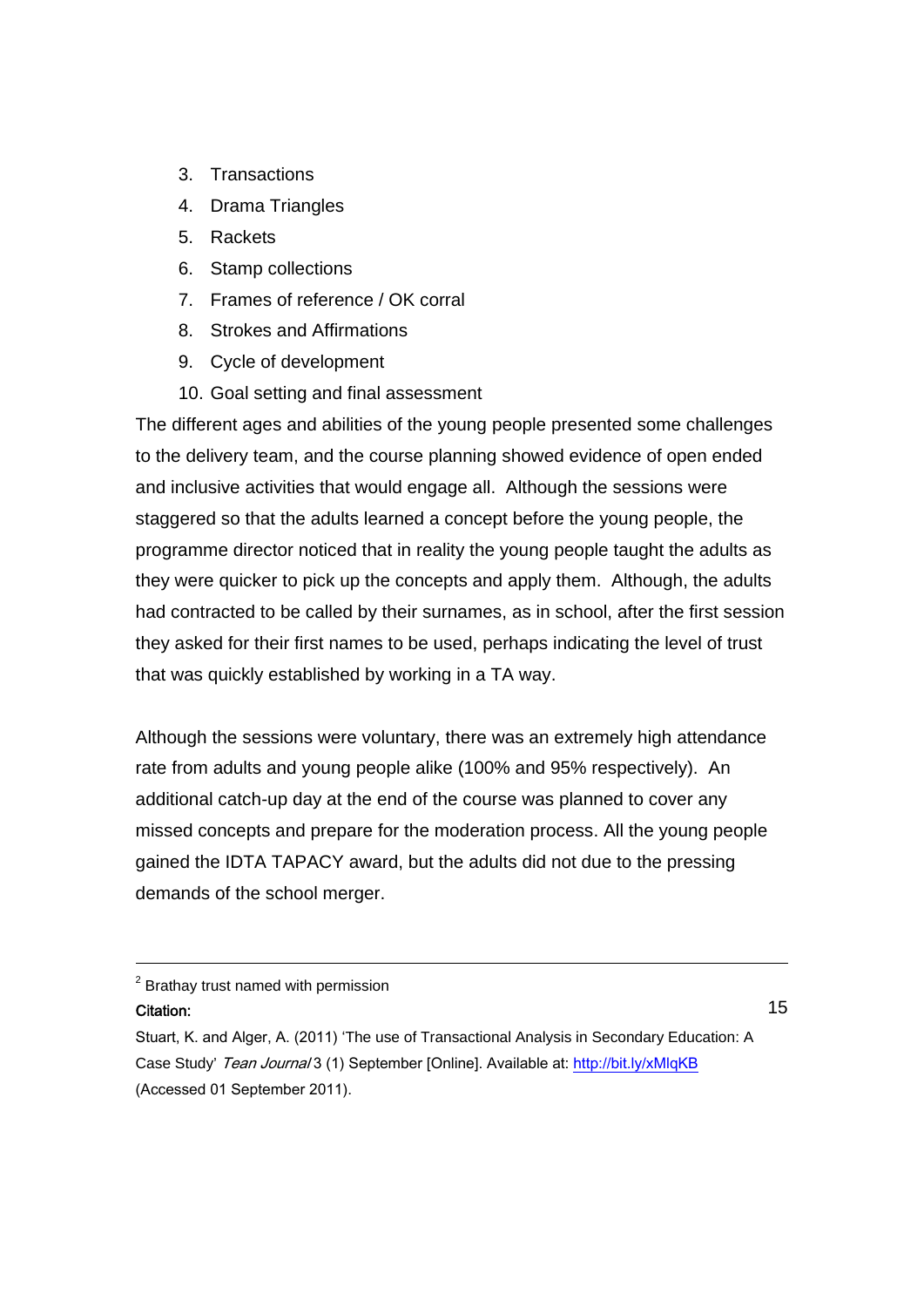# *Programme feedback:*

The on-going evaluations included comments that:

*'It has helped me to get on with my mum'* (Pupil). *'When I see friends falling out I think to myself that they are responding from child'* (Pupil*). 'This is great, everyone in school should learn it'* (Pupil*). 'I think about how I respond to people now'* (Pupil). *'Thank you for last night, it was just what I needed, I had a very bad day and was emotionally down when I arrived, but when I left I felt great, it really is a great group of people – can we extend the programme'* (Teacher). *'I am learning so much from working alongside the pupils'* (Teacher).

These early comments suggested that there were benefits to using TA, but that they were perhaps not as per the objectives – there was a much more personal use of the programme than the school based objectives.

# *One year on feedback:*

The young people were contacted a year after the programme and fully evaluated the long term impact that the programme had on them. There was a response rate of eight out of 20. They said that they had signed up because: it was a chance to do something new (3), it was a chance to meet new people (2), it looked interesting (2), they wanted to improve their learning and simply because they were chosen. In terms of impact, the young people identified the following changes:

*'I think before I speak.'* 

*'It has not changed me but I can recognise things better.'* 

### Citation:

16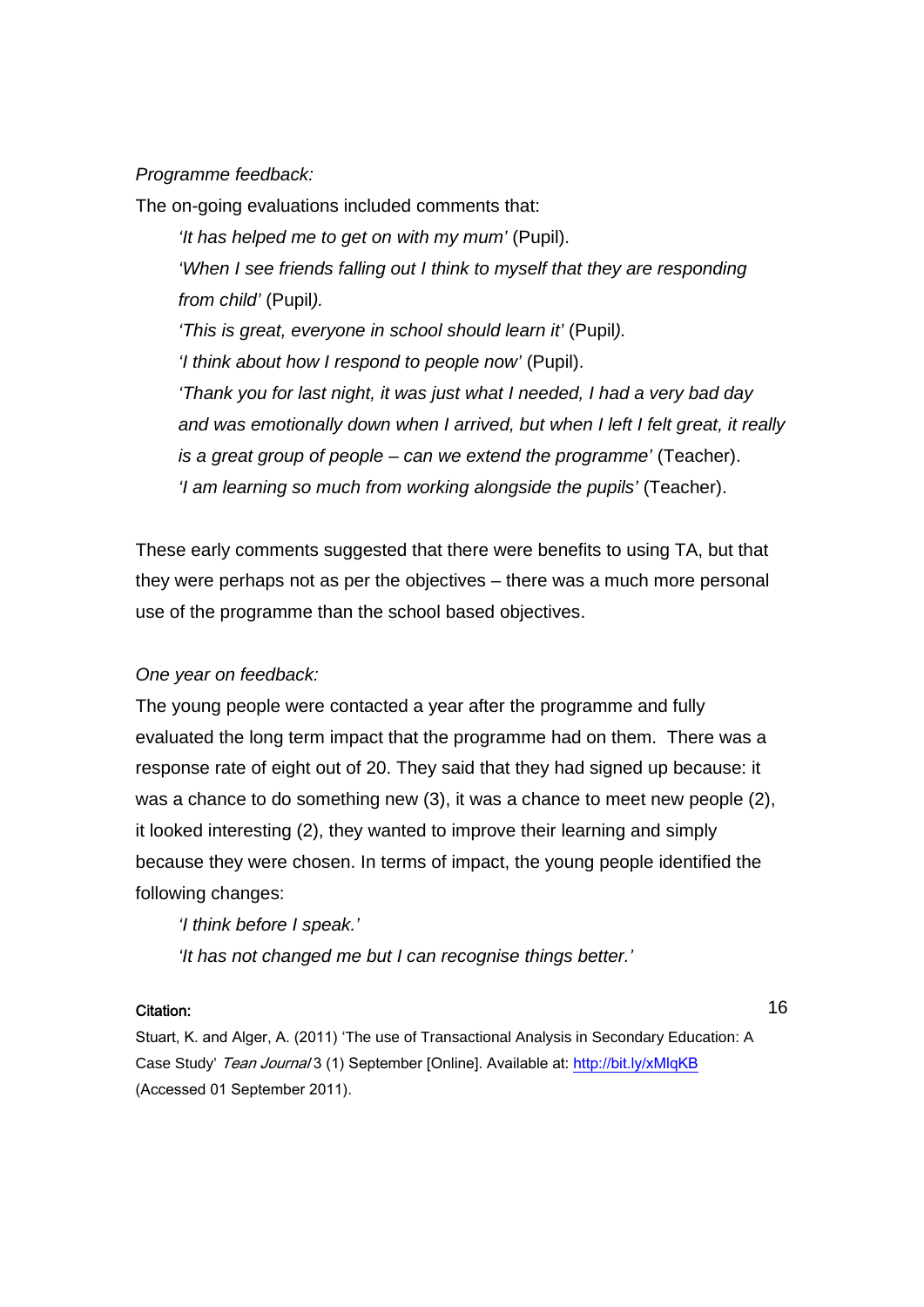*'I have more awareness in situations.'* 

*'I am more polite and friendly.'* 

and comments to the effect that they had greater maturity and less arguments.

These changes were underpinned by the learning that they identified. They had new specific skills and understanding to diffuse arguments (2), to know how to make people feel good (2), increased awareness of influence on others (2), they could think before acting and identify the reasons for their actions. For one individual, '*Working with teachers has improved my confidence'*. The TA concepts that they had used the most were;

*'Ego states because I use it day to day.'* 

*'the OK corral because of the effect that I have on others.' 'strokes as I can use them to make others feel good about themselves.' 'Ego states or OK as we spent time on each and both had an impact after*  the course.<sup>3</sup>

The thematic analysis suggested that the young people felt that the programme had helped them prepare for the future as they are able to communicate in different ways, understand other people's points of view, remain calmer and relaxed in stressful situations. This they said would be helpful when in interviews, meeting new people, and problem solving.

The young people's criticisms of the programme were that they did not get enough free time (1), that they lacked the confidence to engage as much as they

### Citation:

-

 $3$  For more information on TA terminology, refer to http://www.businessballs.com/transactionalanalysis.htm (Accessed 25 August 2011).

Stuart, K. and Alger, A. (2011) 'The use of Transactional Analysis in Secondary Education: A Case Study' Tean Journal 3 (1) September [Online]. Available at: http://bit.ly/xMlqKB (Accessed 01 September 2011).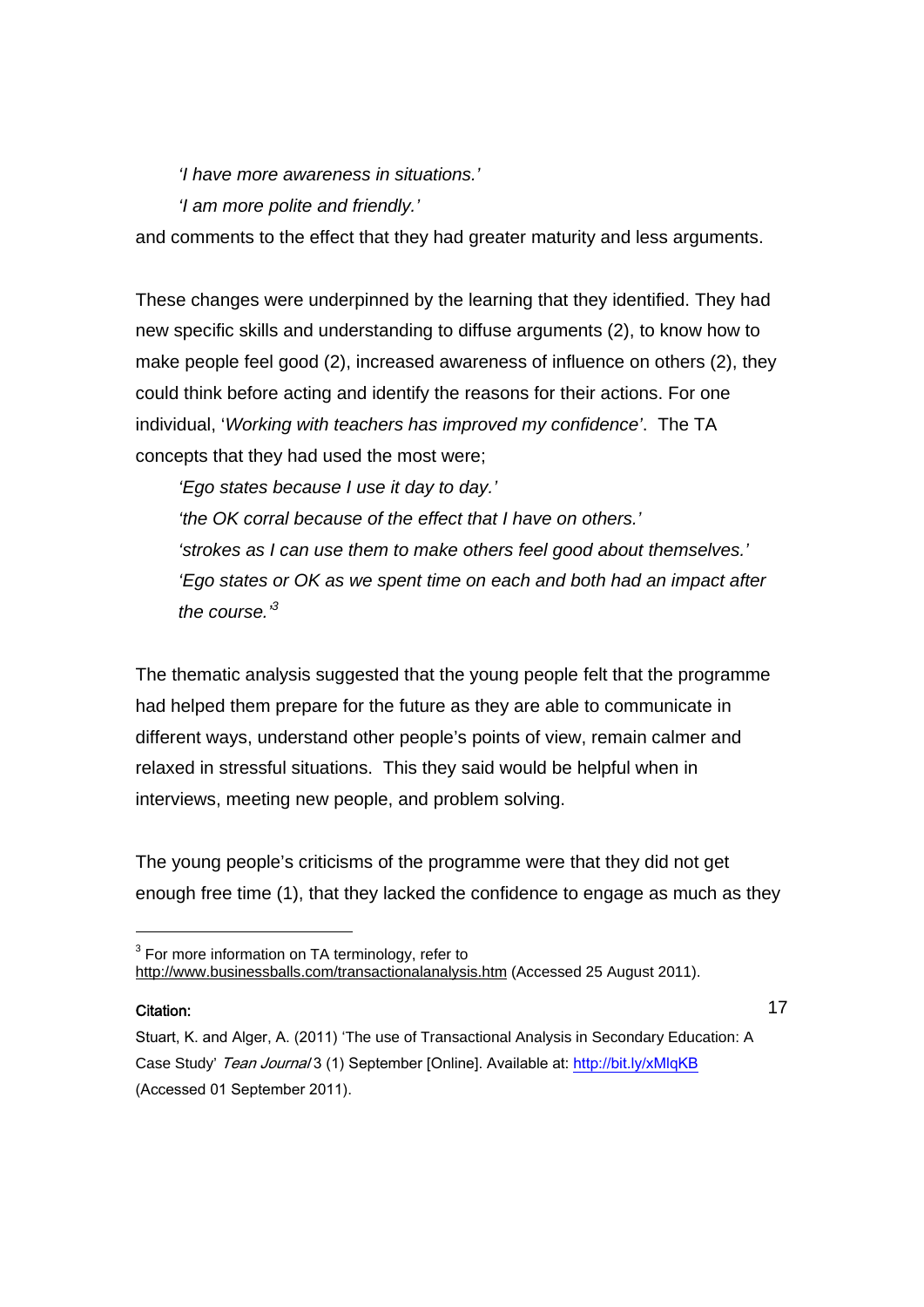would have liked to (1) and that some people did not get it and that held the group back (1). The school they felt should have given them more support (2) and could have 'integrated it into the school week'. Two young people thought that it could not be improved in any way. Overall, they classified it as: a good opportunity, as well worth the time, as interesting (2), providing them with new friends (3), and helping their individual development.

A year on, fifty percent of the adults contributed to the interviews. The adults said that they had become involved because; they thought it would be useful with teenagers (1), they had a little bit of insight and wanted to find out more (2), they thought it would support them in connecting with more challenging pupils (3), and they wanted to find out how it might relate to younger pupils (4).

In terms of personal and professional impact the adults identified the following outcomes:

'the course came at a very difficult time for me, professionally and personally with the merger of the two schools into an Academy the programme helped me rationalize this.'

'it has made me stop and think why are they reacting in that way, is there something about the way I respond that can help to change things?' There were two comments to this effect.

Four adults had observed changes for the students on the course, characterised by statements to the effect that:

'there was a growth in confidence and maturity for the girls on the course' (4 comments to similar effect).

### Citation:

18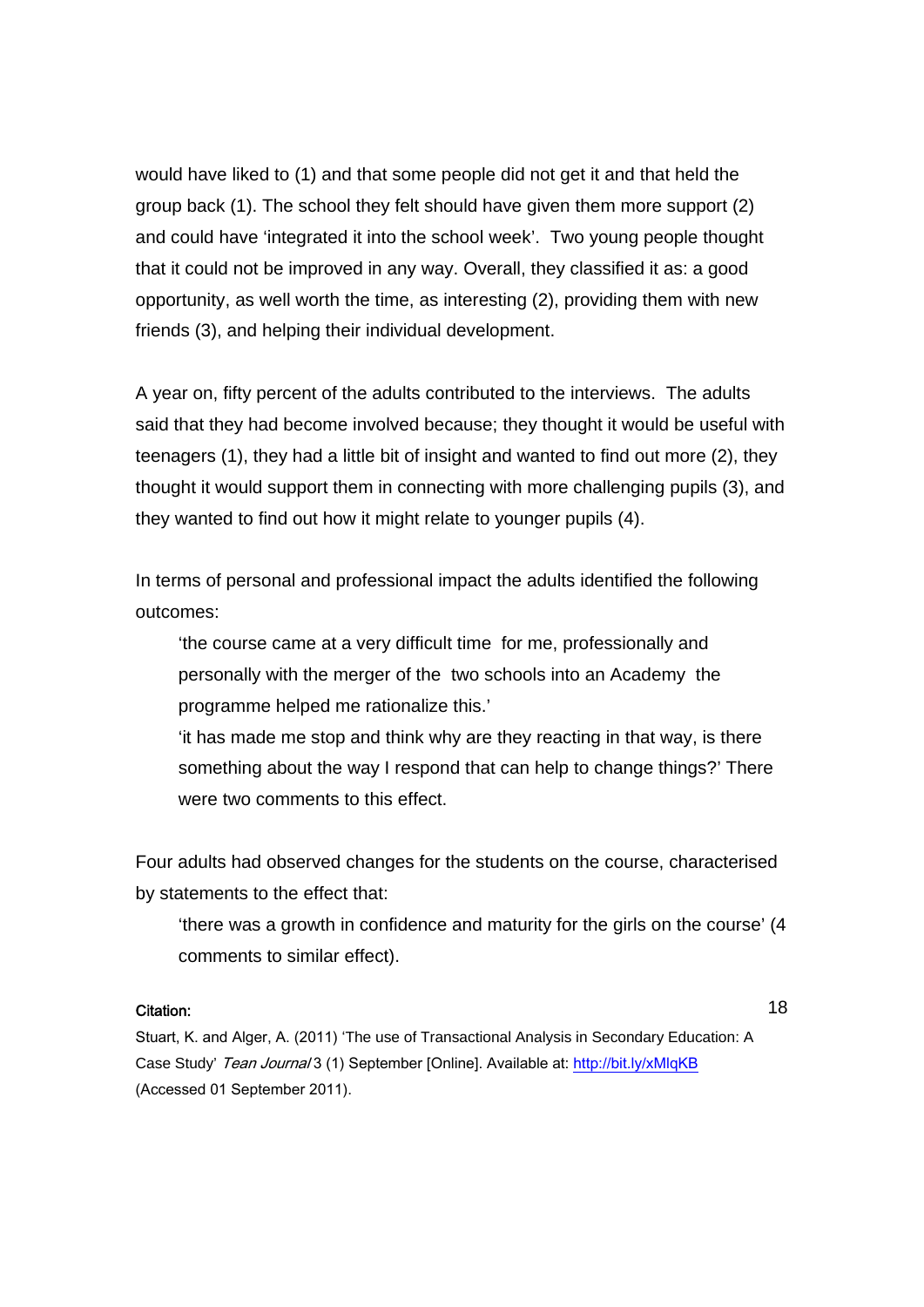'in my role as Education Welfare Officer I have seen improvements in behaviour when I have talked through PAC with pupils, it has been really useful.'

 'The girls really got it they could see patterns of behaviour in families and friends.'

The programme was a useful teaching tool, exemplified by the statements that; 'it has all been very good I am using it with teenagers especially PAC to explain to students how they can turn an interaction around by moving into adult'(3 comments to similar effect).

'it has had a lasting impact, I use it all the time in my teaching.'

Unanticipated outcomes included the mutual support networks that grew up between pupils and teachers, supporting each other through a time of significant change involved in the merger. 'I really enjoyed working with both adults and students from different schools and felt very supported by them.'This revealed a possible benefit of the collaborative working style.

Criticism of the programme stemmed from teachers' frustrations that they didn't utilise the skills the students developed to set up further courses in school. However, this was partly due to the merger of three of the schools involved into an academy and the significant challenges this posed for all.

The thematic analysis was then summarised into two categories of response, those about the developmental aspects of the programme and those about the empowerment of the programme. These were categorized from the statements of

### Citation:

Stuart, K. and Alger, A. (2011) 'The use of Transactional Analysis in Secondary Education: A Case Study' Tean Journal 3 (1) September [Online]. Available at: http://bit.ly/xMlqKB (Accessed 01 September 2011).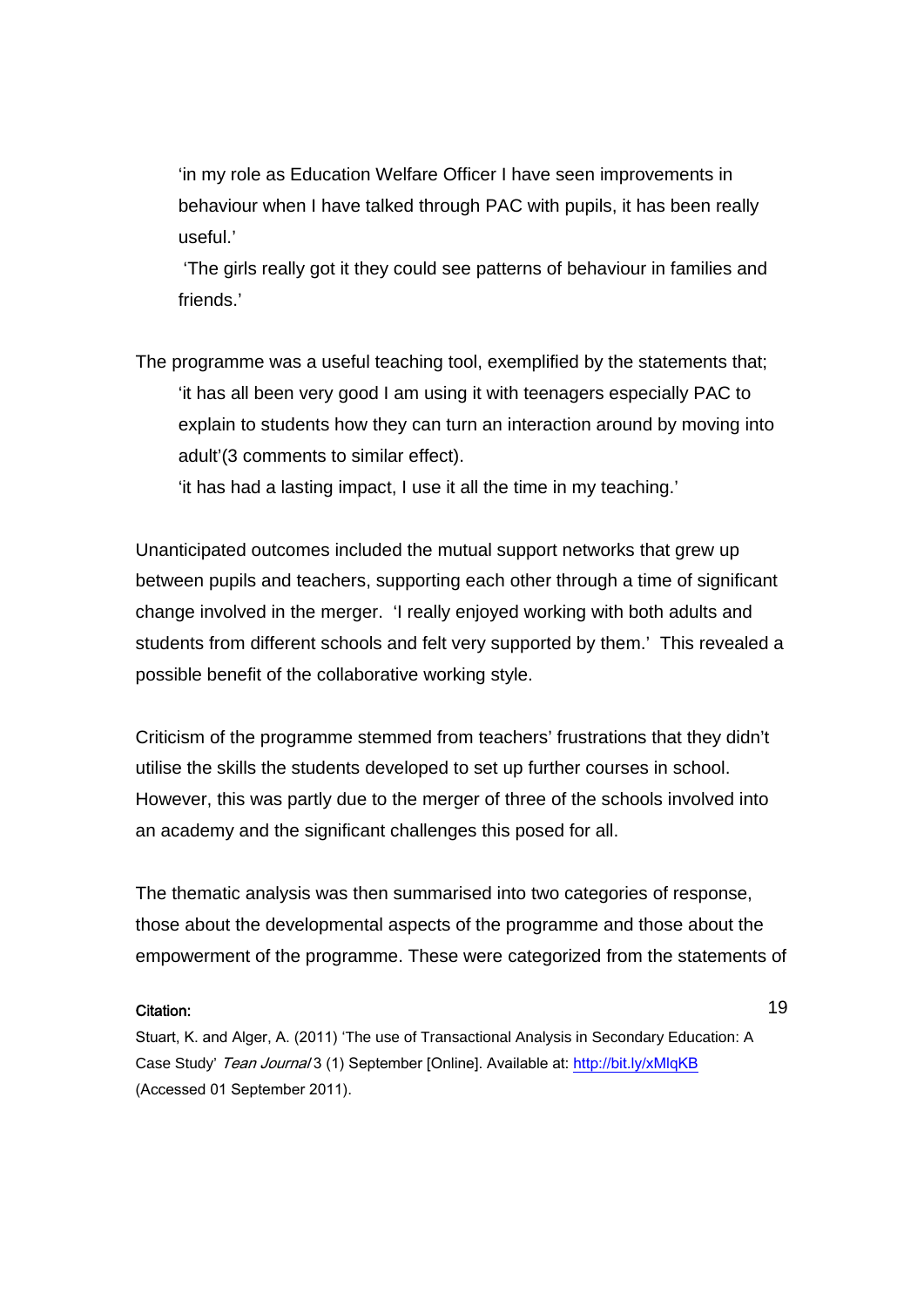the young people, the statements of the adults, and the statements of the adults about the young people as shown in Table 1. overleaf.

|                                             | Developmental? |                        |                                         | Empowering? |           |
|---------------------------------------------|----------------|------------------------|-----------------------------------------|-------------|-----------|
|                                             | Controlled     | Increased<br>awareness | Increased<br>behavioural<br>flexibility | Passive     | Empowered |
| Young people                                |                | 7                      | 6                                       |             | 18        |
| Adults                                      |                | 1                      | $\overline{4}$                          |             | 5         |
| Adults<br>comments<br>about young<br>people |                | 1                      | $\overline{2}$                          |             | 3         |

# **Table 1. Frequency of Responses by Categories of Impact**

# *To what extent did the programme meet its aims?*

TA champions were recruited and trained. The champions valued the skills and knowledge and used it in their personal practice, but they were not able to

## Citation:

20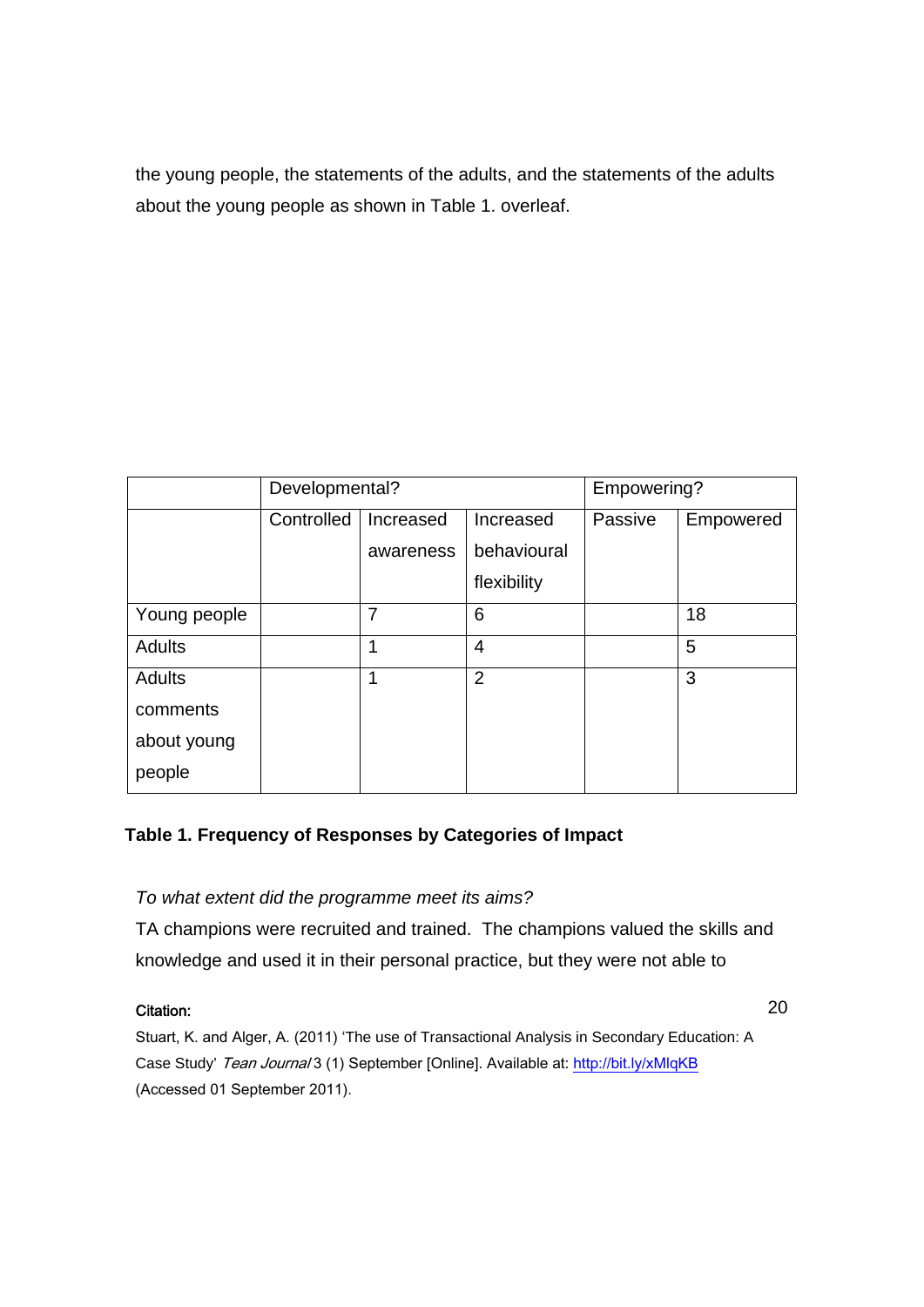integrate into the Academy as a whole because of other organisational issues taking precedence. The project did employ **'**all through learning' (from primary to FE), and this helped to build a small community of practice that supported the students and teachers through a period of transition in the merger of schools. Teachers were trained alongside pupils, and this seems to be valued by both the teachers and students, suggesting that hierarchical modes of teaching and learning are not always necessary or desirable. There is no evidence that the programme has improved behaviour, attainment and attendance (as data was not collected), but there is evidence to suggest that it improved relationships between the young people and peers, teachers and parents, and of personal and professional gains for the teachers. This could be seen to increase inter and intra personal awareness, understanding and autonomy and could arguably, be linked to potential improvement of other outcomes in schools.

## **Discussion**

The introduction and literature review presented two opposing views of education. One was of paternalistic control, where increased school powers and an intolerance of 'bad' behaviour. The second approach is characterised by the belief that increasing young people's skills and motivation to be at school will increase positive behaviour. A second dualism identified in the literature is around the role of TA. TA has been positioned by its proponents as able to develop self-awareness and self-understanding that are necessary to progress successful, or 'autonomous' future lives. Critics of TA and other therapeutic approaches view it as developing passivity and normalising vulnerability and fragility. We will discuss each of these dualities in the light of the findings.

### Citation:

Stuart, K. and Alger, A. (2011) 'The use of Transactional Analysis in Secondary Education: A Case Study' Tean Journal 3 (1) September [Online]. Available at: http://bit.ly/xMlqKB (Accessed 01 September 2011).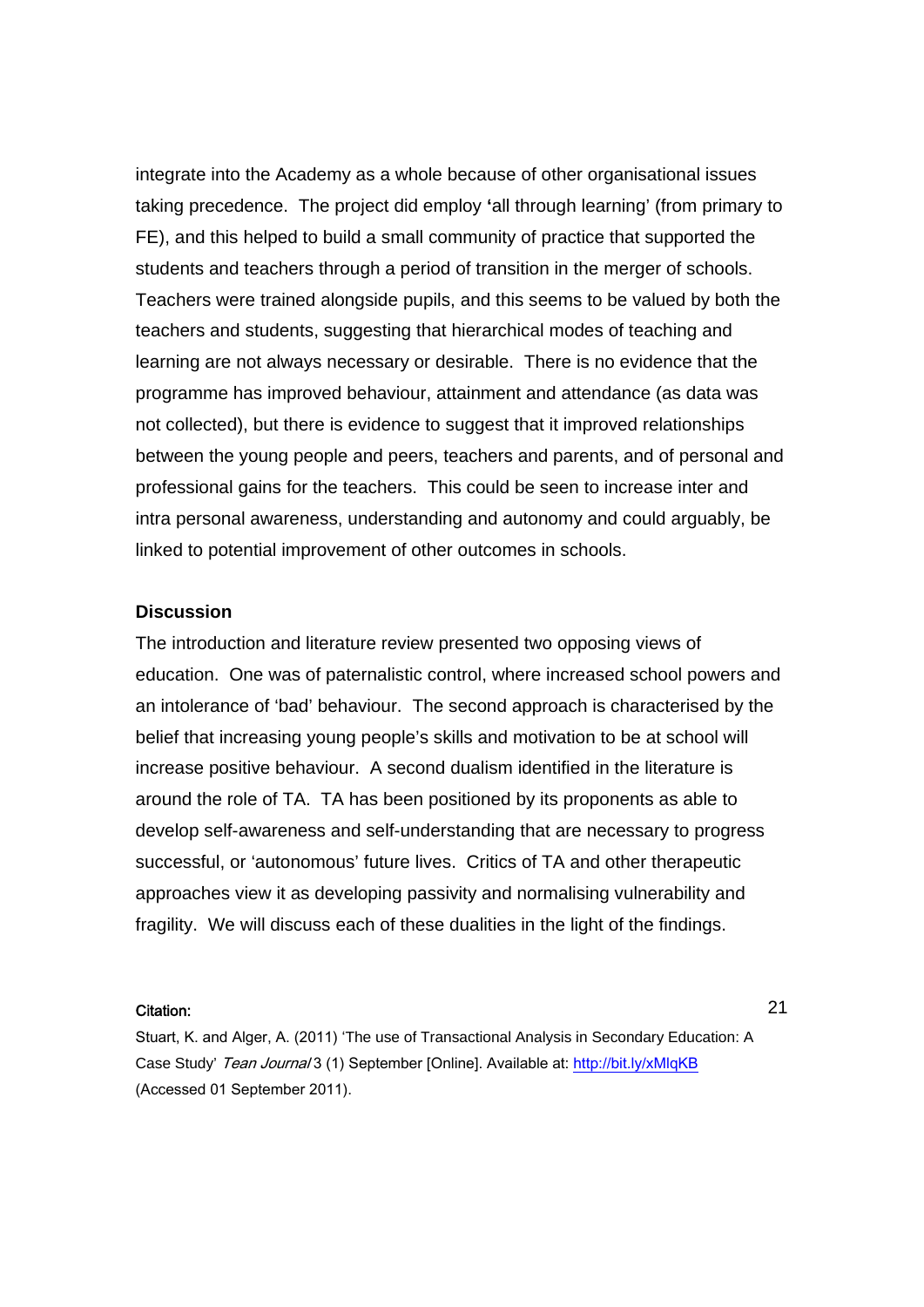## *Control or development?*

The findings suggested that the young people and the adult participants found the experience beneficial. The categorisation of themes showed that young people increased in both self-awareness and behavioural flexibility through engagement in the TA based programme. This was corroborated to some extent by the comments of the adults about the young people. .The adults also believed that they had developed both awareness and a range of new behaviours. This would indicate that the programme is indeed developmental, and that it has an impact cognitively and behaviourally. What is not clear from the findings however is to what extent this improved the behaviour of the young people in the school in disciplinary terms. Future research is needed to establish whether this developmental approach is equally, or more effective than a controlling one.

## *Dangerous or empowering?*

The findings showed that there were increased actions, or 'agency' for the participants after participating in the programme. This is linked intrinsically to it being a developmental programme as discussed in the previous point. There was no evidence of the young people becoming more passive, more vulnerable, or otherwise put at risk in any way. This leads us to believe that TAPACY is a way to prepare young people for their futures by enabling them to manage relationships and communications – developing a key life skill. As the literature suggested, life skills are as important as other skills. As our findings suggest, the development of self-awareness and communication skills was neither 'diminishing' nor 'normative'. Instead, we helped the young people to claim the ability to be who they wanted to be.

#### Citation:

22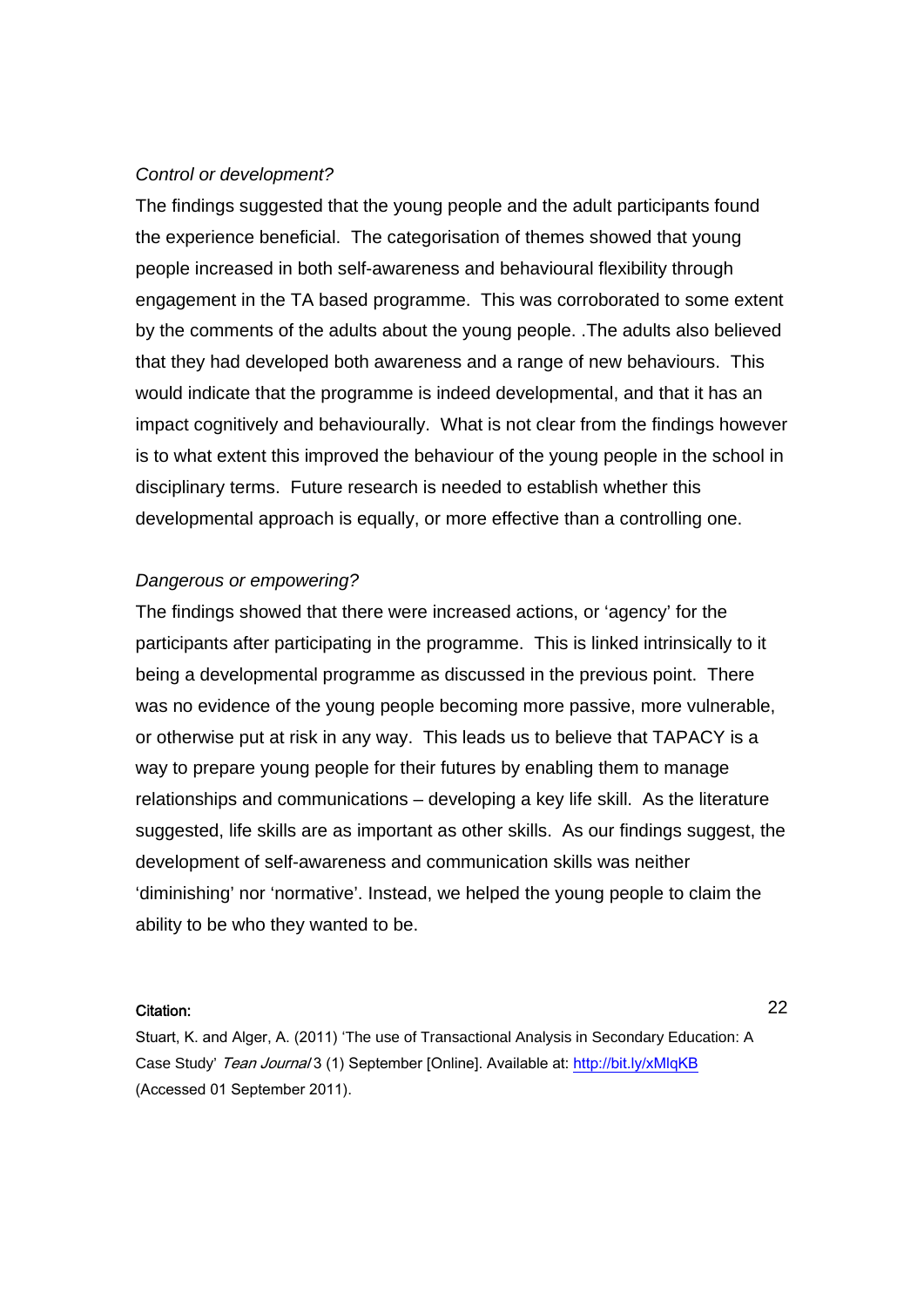Brathay Trust's work is underpinned by Maynard's (2010) empowerment model. Maynard developed the model as part of her PhD study on a 3 year programme with sexually exploited young women at Brathay, and has since been adopted by practitioners across Brathay as they feel it supports and explains their work. Maynard's model shows that young people often need a moment of 'sparking' before they can begin to realise that they can be different, and before they decide to take action to achieve the changes that they want. This process involves them empowering themselves, claiming an internal locus of control, and deciding whether to change self or change the world. We suggest that the TA programme provided such a 'spark' of change. We delivered this programme experientially and cognitively – these create moments of realisation that are profound for the young people and teachers. Such realisations can lead to critical emancipation as participants claim what they want for themselves and others. Maynard's model, and Brathay's approach does not infantilise or invoke passive conformity, it is a clarion call to action. A further study would be needed however to ascertain to what extent the process rather than the content of the programme accounted for the impact it had on the participants. The intent with which we planned the course was reflective of Ecclestone and Hayes (2009:162) call to arms for Radical Humanist Education, and why Furedi's (2009:170) critique of life skills as 'therapeutic modification' is not fitting. Chawla and Malone (2002:129) say that actual empowerment requires 'the appropriation of power by young people beyond just knowledge of the source of their disempowerment, to opportunities to engage in activities to change their situation', our modest findings suggest that this is the approach that the programme took. Addressing the claims of Furedi (2009:193), our findings suggest that the young people were not rendered passive – indeed a year on they are still highly motivated, still use their

#### Citation:

Stuart, K. and Alger, A. (2011) 'The use of Transactional Analysis in Secondary Education: A Case Study' Tean Journal 3 (1) September [Online]. Available at: http://bit.ly/xMlqKB (Accessed 01 September 2011).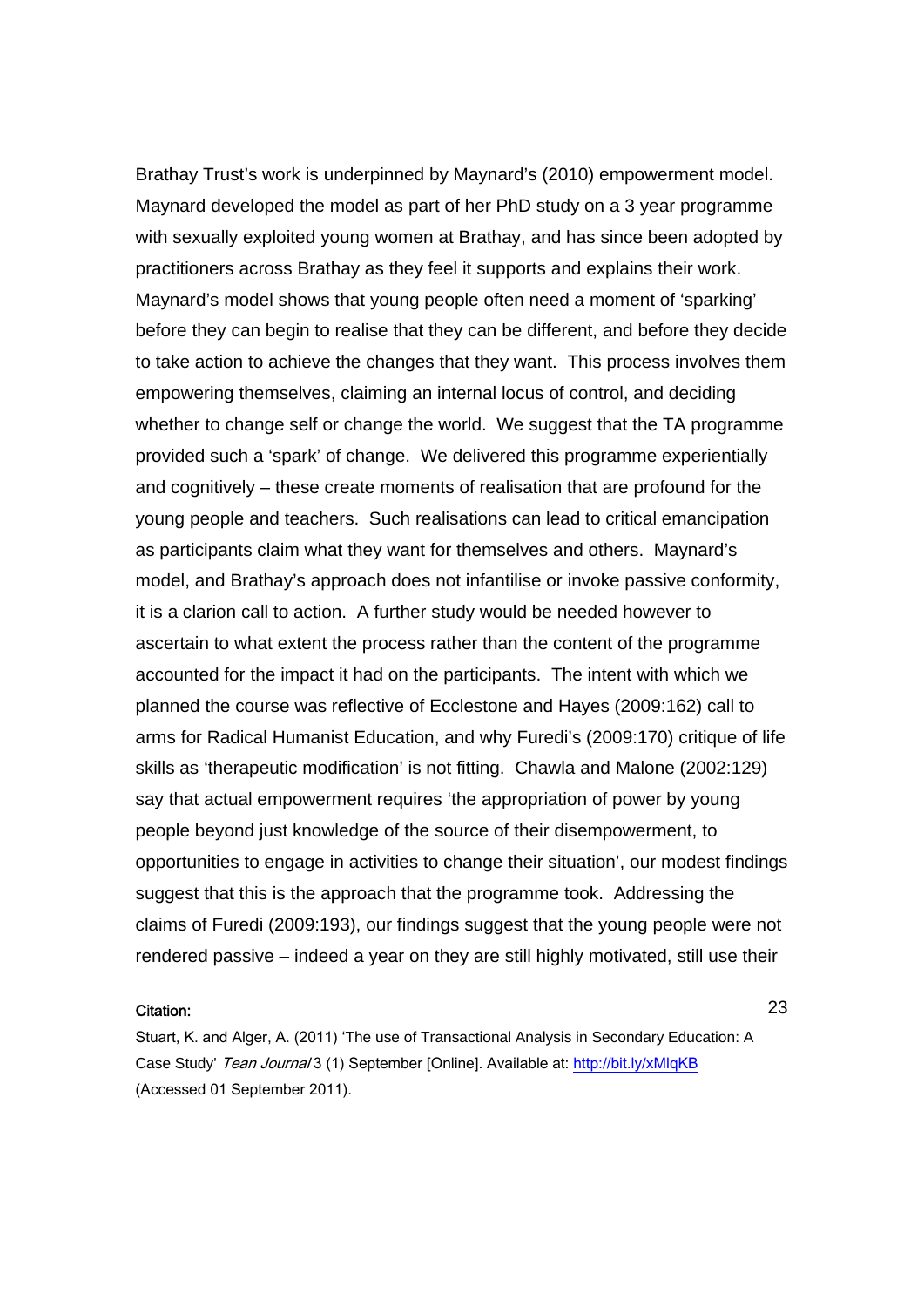new skills and are still exercising their agency. One might say that they are instead 'active from therapy'.

Countering the normalising tendencies of the Government's National Citizenship Service, the experiential TA programme that we have developed places young people as equal learners alongside their teachers, it credits young people with the ability to learn psychological concepts to better understand themselves and the world around them, and 'sparks' them to be more active agents, making choices about themselves and how they interact with the wider world. Rather than forcing improvements in attainment, attendance and behaviour, we provide young people with the skills to decide whether and how they will make such gains for themselves. Working on intrinsic drivers, and leading young people to autonomy could be argued to be more sustainable and ethical than driving up school performance for a set of indicators, or 'normalising' young people in standardised National Citizenship Programmes.

Whilst our case study and findings are modest, we believe that such a programme is able to deliver the realities of the Big Society (Cabinet Office, 2010). This may only be the case however if TA is used organisationally rather than as an individual tool. A barrier to TA's adoption as a whole school approach is that it has not been 'proved' as effective. This programme gave us an opportunity to develop the evidence base and embed it institutionally. Despite evidence of success, it was not developed across the schools we worked with. The merger of the schools was certainly one obstacle, but additionally TA continues to be seen as an additional and unnecessary curriculum development. Future studies and research linked to school indicators of attainment and

#### Citation:

Stuart, K. and Alger, A. (2011) 'The use of Transactional Analysis in Secondary Education: A Case Study' Tean Journal 3 (1) September [Online]. Available at: http://bit.ly/xMlqKB (Accessed 01 September 2011).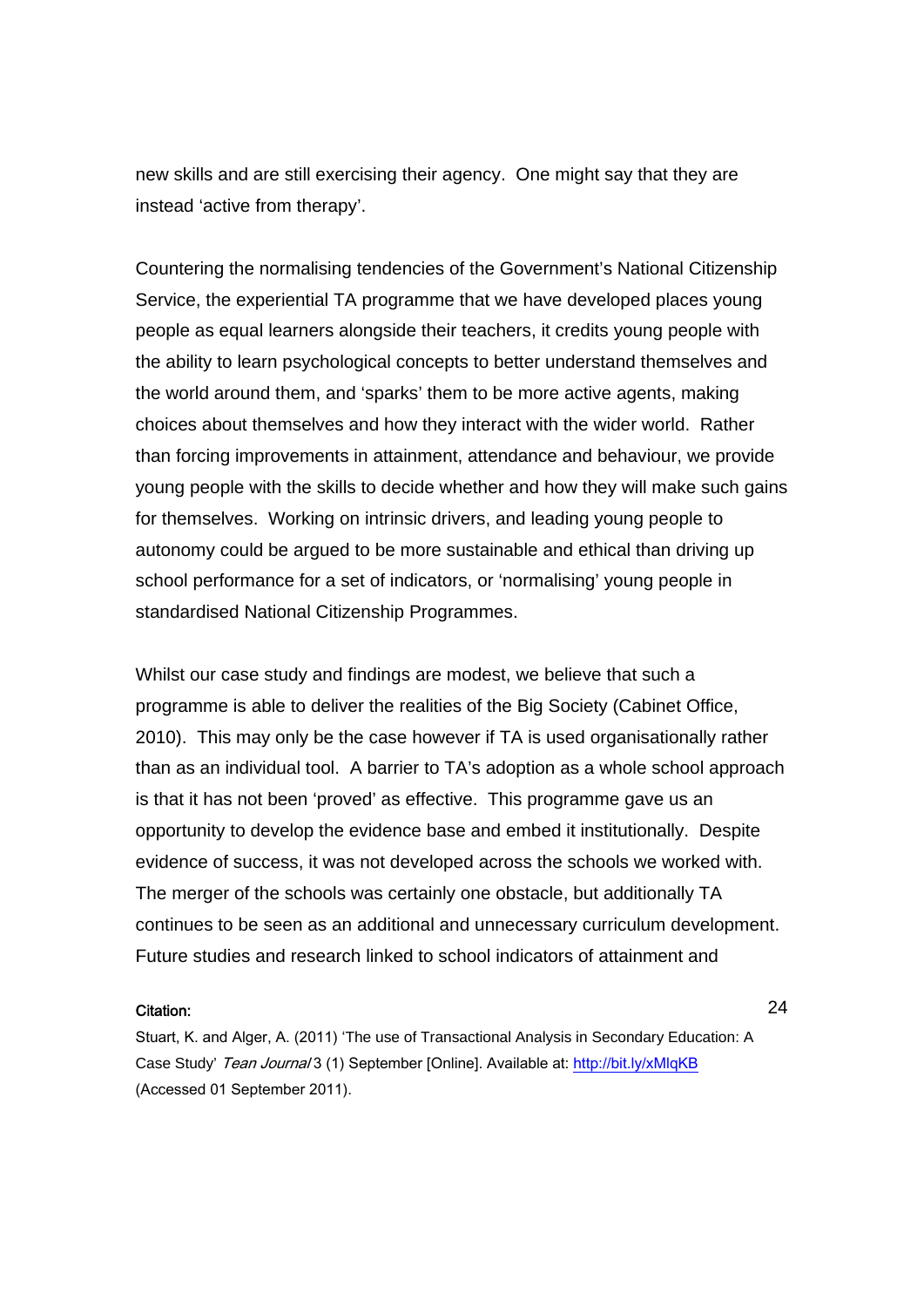behaviour are needed to convince decision makers.

## **Conclusion**

It seems that the 'dangerous rise of therapeutic education' (Ecclestone and Hayes, 2009) is over in policy terms at the time of writing, but at Brathay we still aim for the appropriate rise of emotional intelligence and participatory practice in the way that we approach teaching and learning. This paper shows that using TAPACY had benefits for young people and practitioners alike, and additional benefits accrued from them learning together. The skills and knowledge that they learned were not boundaried into the school context, but were used in all contexts and relationships. As such, they are skills for lifelong learning, skills that develop critical awareness, sparking participants' empowerment and TAPACY and TAPATE are potent tools for schools to develop; young people's skills, practitioners skills, the school culture and school performance. Such 'active therapy' counters passive and normalising programmes, developing critical action. TAPACY could be the key to attaining a Big Society.

## **References**

- Ball, S. (2008) *Bystanders and Bullying: A summary of research for anti-bullying week.* (Birmingham, Anti-Bullying Alliance).
- Barrow, G., Bradshaw, E., Newton, T., (2001) Improving Behaviour and Raising Self-Esteem in the Classroom (London, Fulton).
- Barrow, G., Newton, T. (eds) (2004) Walking the Talk, How Transactional Analysis is Improving Behaviour and Raising Self-Esteem (London, Fulton).
- Blackmore, S., Choudhury, S. (2006) 'Development of the adolescent Brain: implications for executive function and social cognition' in the *Journal of*

### Citation:

25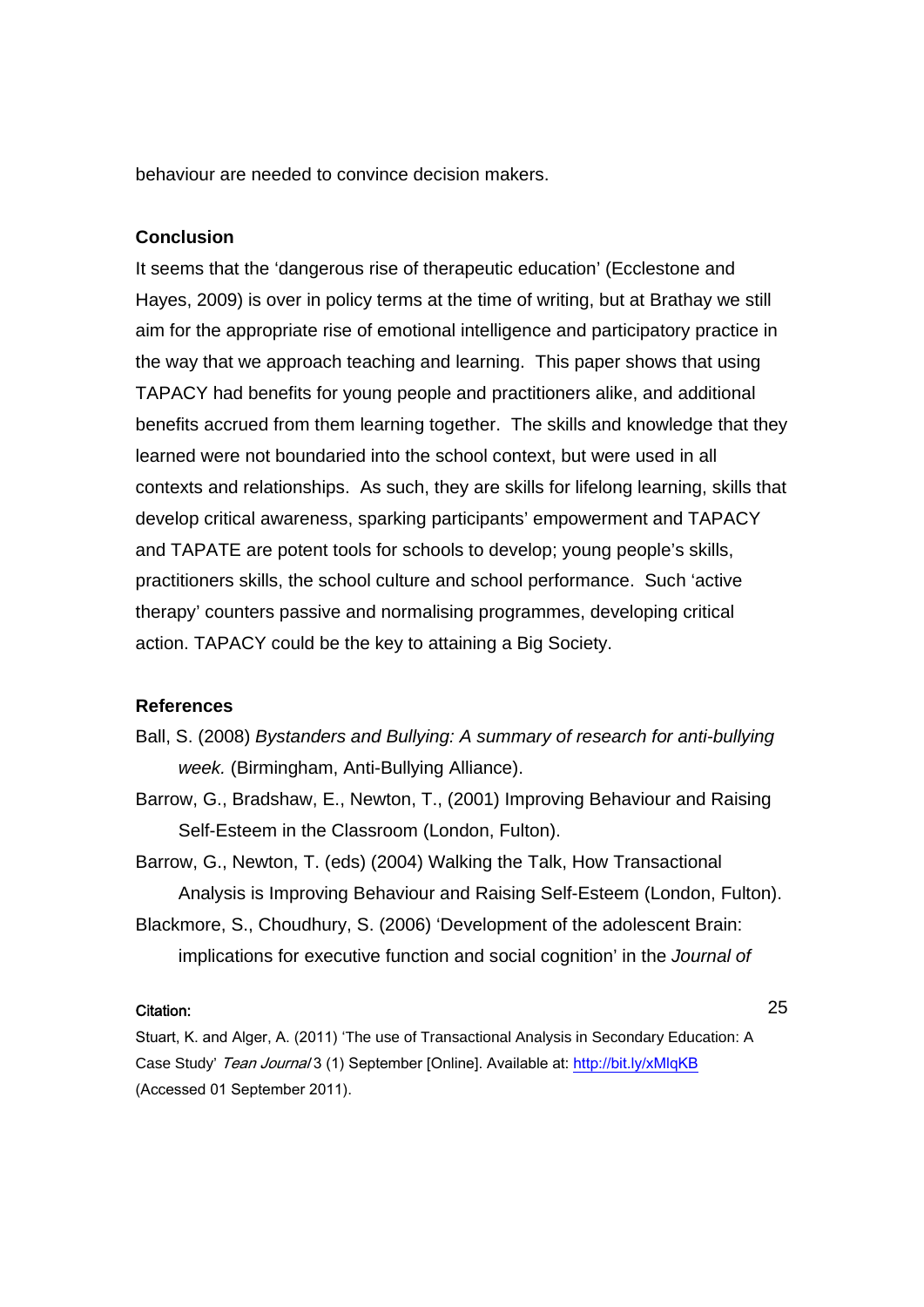*Child Psychology and Psychiatry and Allied Disciplines,* Mar-Apr., 47(3-4), pp.296-312.

Boeck, T. (2009) Social Capital and Young People' in J. Woods and J. Hine (eds) Work with Young People (Sage, London).

Boyle, D., Harris, M. (2009) *The Challenge of co-production*, [Online]. Available

at: http://www.nesta.org.uk/library/documents/Co-production-report.pdf

- (Accessed 17 April 2011).
- Carneiro, P., Crawford, C., Goodman, A. (2007) The Impact of Early Cognitive and Non-Cognitive Skills on Later Outcomes,(Centre for Economics of Education DP0092, London).
- CASEL (2011) The Impact of Enhancing Students' Social and Emotional Learning: A Meta-Analysis of School-Based Universal Interventions, (CASEL, Chicago).
- Chawla, L. and Malone, K. (2002) Neighbourhood Quality in Children's Eyes' in P. Christiansen and M. O'Brian (eds) *Children in the City: Home, Neighbourhood and Community*, (London. Routledge), pp.148-141.
- Children's Workforce Development Council (2010) *The State of the Children's Workforce Report 2010* (CWDC, Leeds).
- Claxton, G. (2010) What's the Point of Schools? Rediscovering the heart of education. (Oxford, Oneworld Books).
- Coote, A. (2010) Ten Big Questions about the Big Society, (London, New Economics Society).
- Dadds, M. (2008) 'Empathetic Validity in Practitioner Research' in *Educational Action Research* 16(2), pp.279 – 290.
- DCSF (2010) *Local Authority Measures for National Indicators* supported by the Tellus4 Survey 2009-2010, DCSF-OSR04/2010 (DCSF, London).

### Citation:

26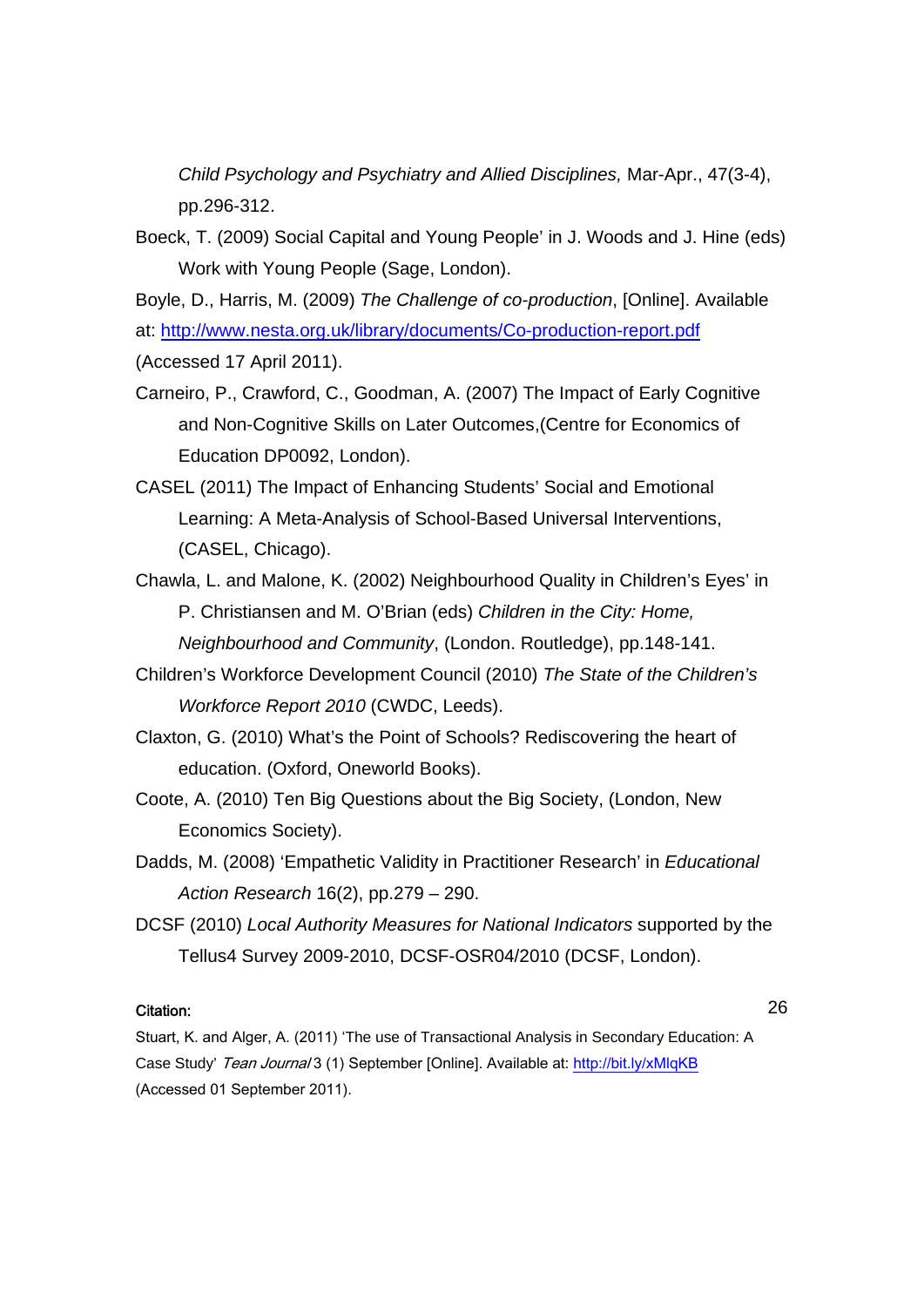- DfES (2004) *Every Child Matters: Change for children* [Online]. Available at: https://www.education.gov.uk/publications/standard/publicationdetail/page1/ DfES/1081/2004 (Accessed 25 July 2011).
- DfES (2011) *The Education Bill 2010-2011* [Online]. Available at: *http://services.parliament.uk/bills/2010-11/education.html* (Accessed 25 July 2011).
- Ecclestone and Hayes (2009) The Dangerous Rise of Therapeutic Education (London Routledge).

Feinstein, L. (2010) *Making Children a Number One Priority*, (London,4 Children).

- Furedi, F. (2009) *Wasted, Why Education isn't Educating, Continuum*, London.
- Gove, M. (2011) *Inside Discipline Conference Flyer. Available at:*  http://www.insidegovernment.co.uk/eventslist.php (Accessed on 31<sup>st</sup> April 2011).
- Hallam, S., Rhamie, J., and Shaw, J. (2006) *Evaluation of the Primary Behaviour and Attendance Pilot.* (London, Department for Education and Skills).
- Harding, A. (2004) 'Have I Got the Right hat On? Using TA to Deliver High Quality Individual Tuition' in Barrow, G., Newton, T. (eds) (2004) *Walking the Talk, How Transactional Analysis is Improving Behaviour and Raising Self-Esteem* (London, Fulton).
- Hellaby, L. (2004) "Teaching TA in the Primary School" in Barrow, G., Newton, T. (eds) (2004) *Walking the Talk, How Transactional Analysis is Improving Behaviour and Raising Self-Esteem* (London, Fulton).
- Hoyer, D., Hayatt, L. (2008) '*Working with Children and Parents*' in Tudor, K. (ed.) *The Adult is Parent to the Child* (Lyme Regis, Russell House Publishing).

IDTA (2009) *Transactional analysis proficiency award for children and young* 

### Citation:

27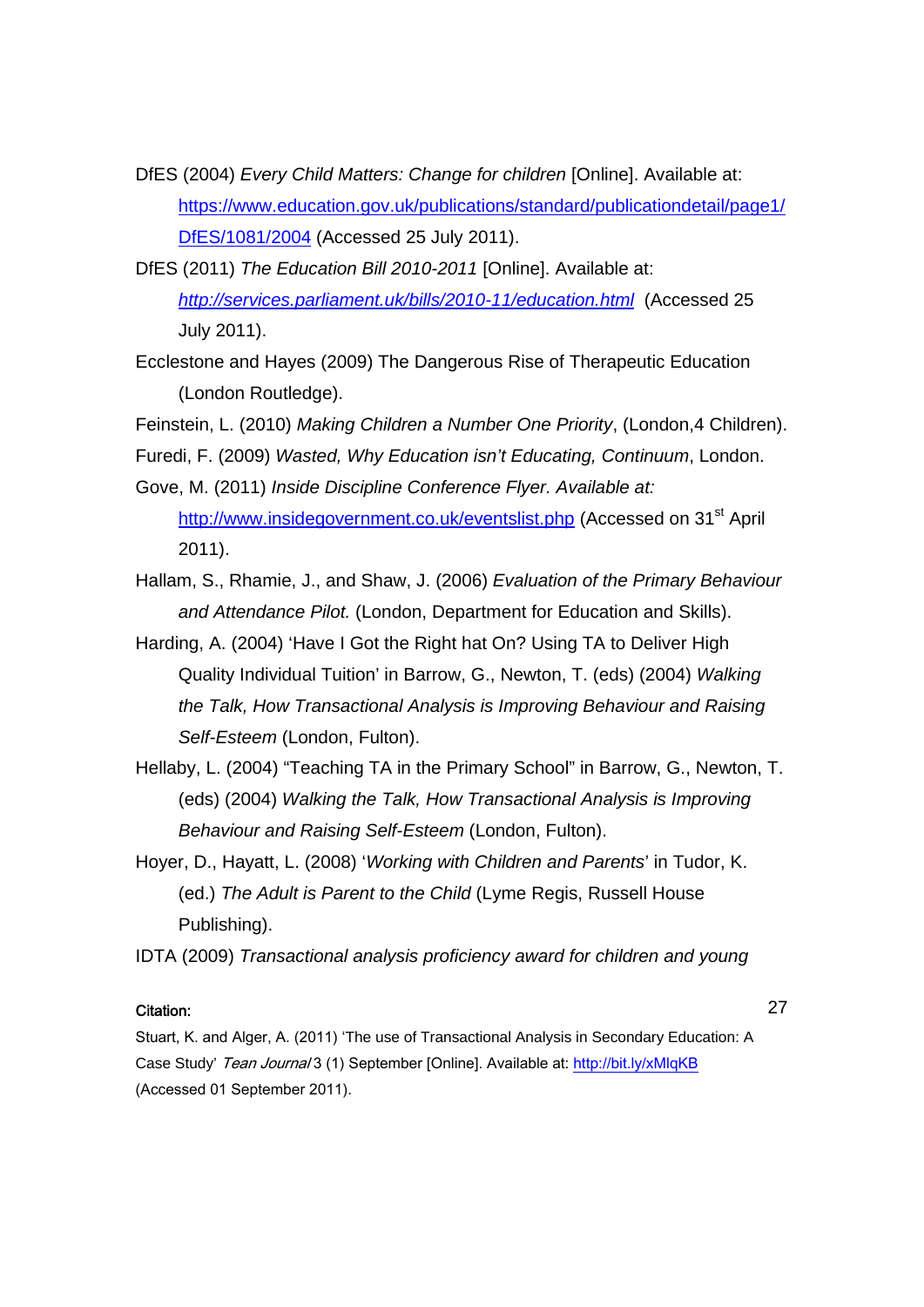*people* [Online]. Available at:

http://www.eatanews.org/pdf%20documents/TAPACY%202009%20%20nov %2009.pdf (Accessed 05 September 2011).

IDTA (2010) *Transactional analysis proficiency award for teachers and educators*  [Online]. Available at:

> *www.instdta.org/?download=TAPATE%20Handbook%20Jan%202011.pdf* (Accessed 05 September 2011).

Ledwith, M (2007) "On being critical: uniting theory and practice through emancipatory action research" in *Educational Action Research***,** 15:4, p597- 611

Margo, J. and Stevens, A. (2008) *Make me a Criminal: Preventing Youth Crime* (London, IPPR).

- Margo, J., Sodha, S. (2007) *Get Happy: Children and young people's emotional wellbeing* (London, NCH).
- Maynard, L. (2010) '*Suddenly I See….' Outdoor youth development's impact on young women's well-being: A Model of empowerment*. Unpublished PhD thesis. University of Cumbria Graduate School, Lancaster University. .
- Newton, R. (2008) "'uilding the Virtual Village: Working with the Social Environment' in Tudor, K. (ed.) *The Adult is Parent to the Child*, (Lyme Regis, Russell House Publishing).
- Newton, R., Napper, T. (2000) Transactional Analysis Concepts for all Trainers, Teachers and Tutors and Insight Into Collaborative Learning Strategies (Ipswich, Riverside Press).
- Puffett, N. (2010) 'Government clarifies ban on every child matters'. *Children and Young People Now,* 10 August [Online]. Available at:

### Citation:

28